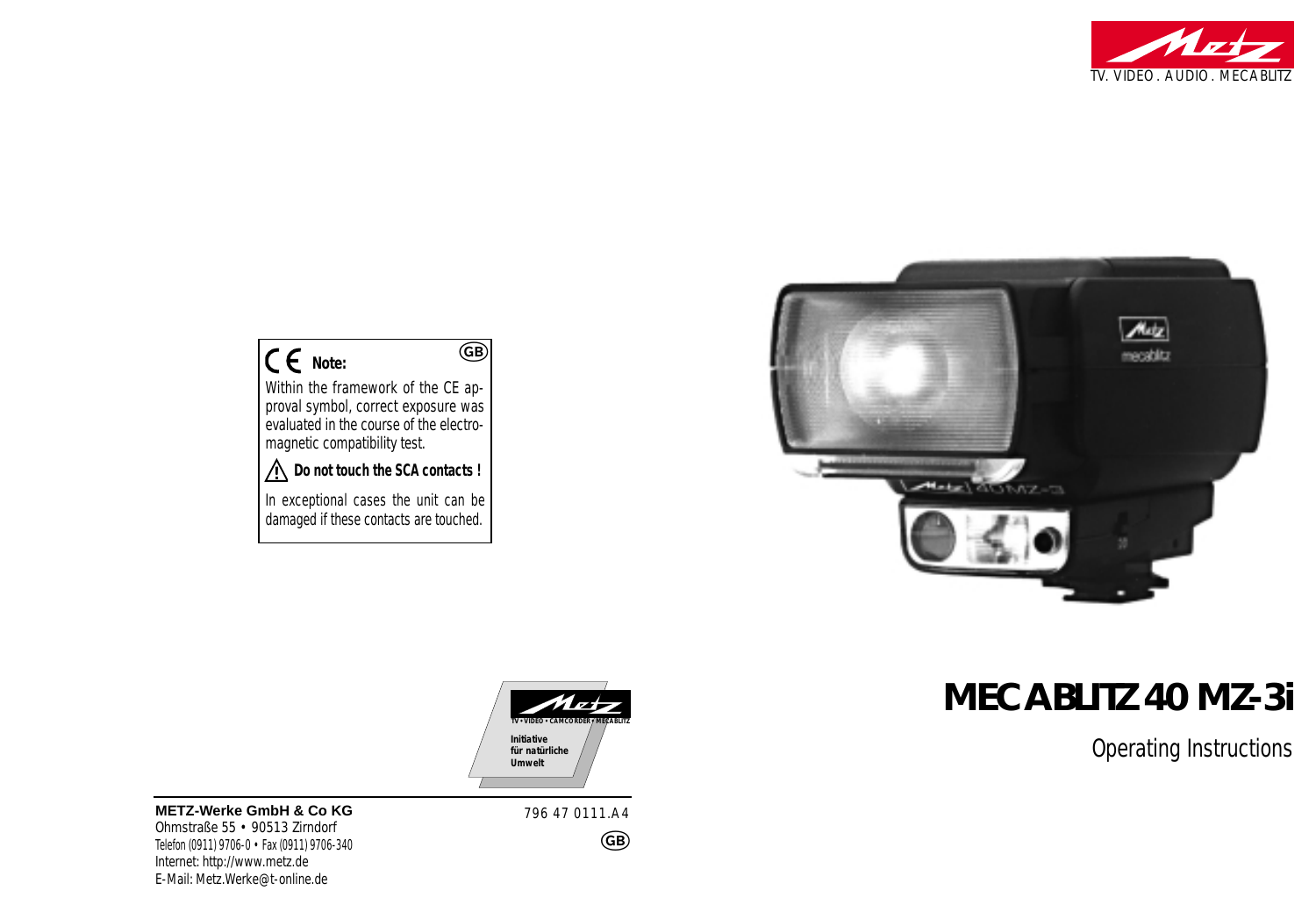# **Nomenclature**

#### $\textcircled{\small{1}}$  Main switch



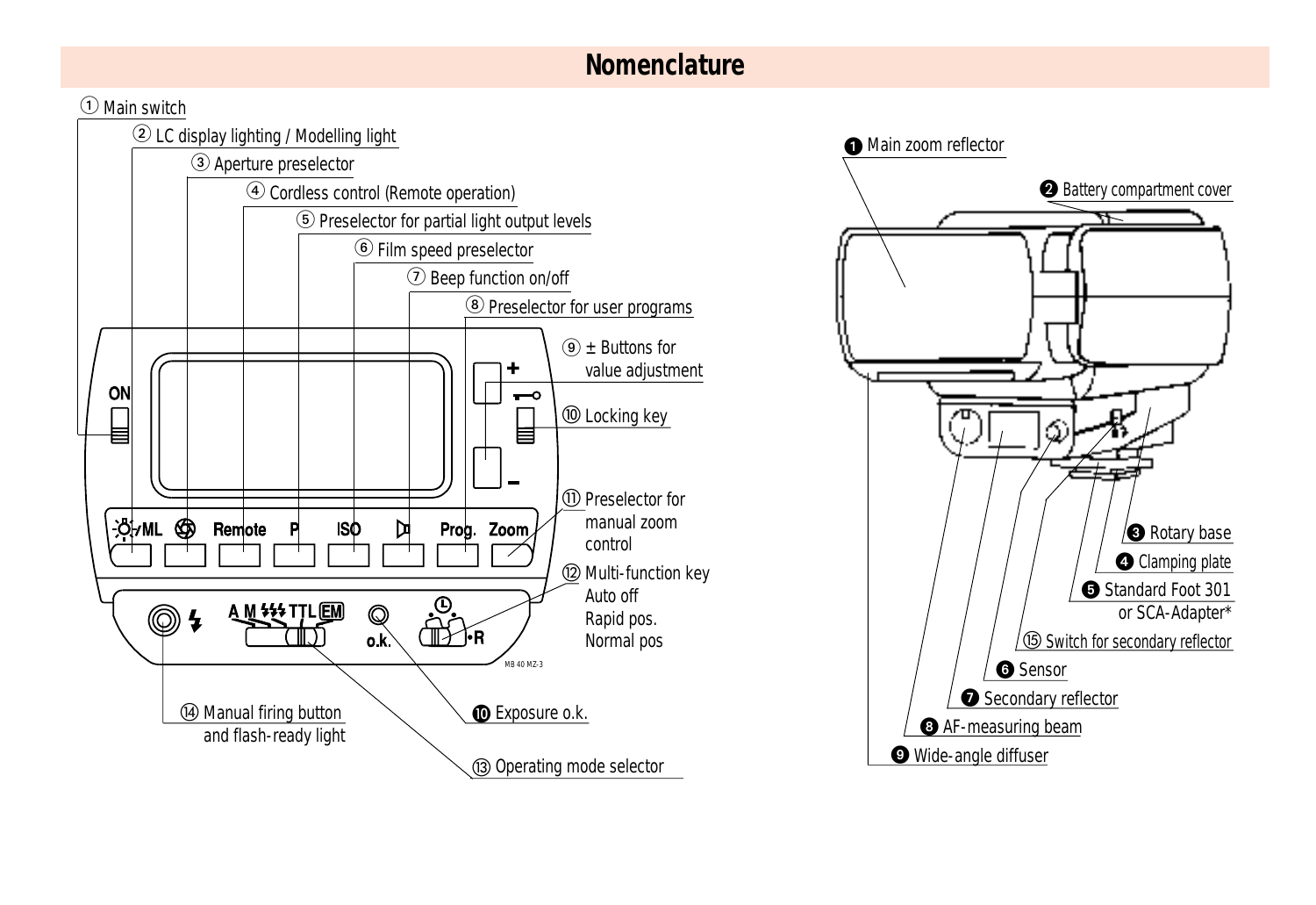# **The LC display**

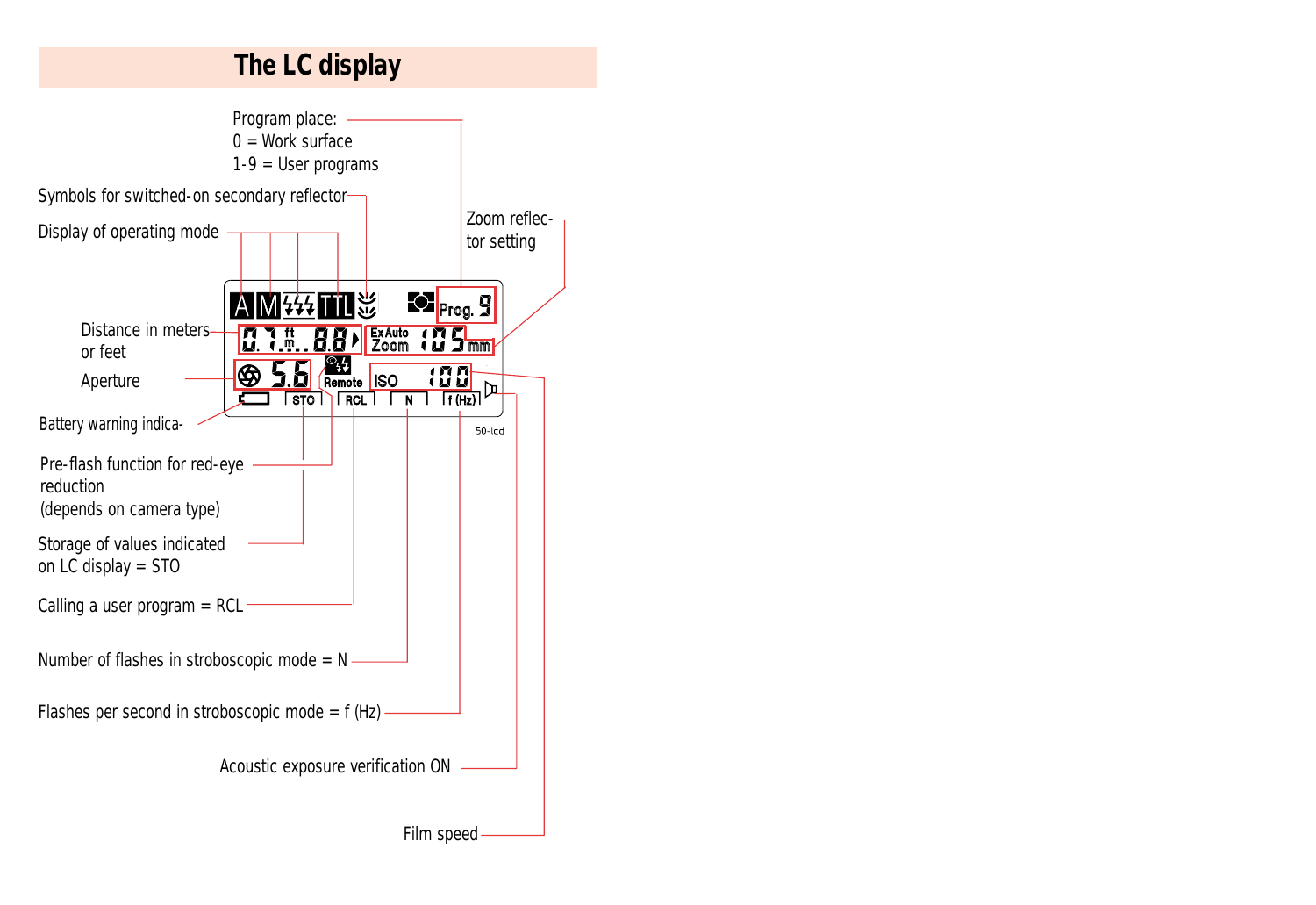# **Contents**

| 1.              |                                                   |
|-----------------|---------------------------------------------------|
| 2.              |                                                   |
|                 |                                                   |
|                 | Loading and replacing the batteries 8             |
|                 | Battery warning indicator 9                       |
|                 | Mounting the mecablitz on the camera 10           |
|                 |                                                   |
| 3.              |                                                   |
|                 |                                                   |
| 4.              |                                                   |
| 5.              |                                                   |
| 6.              |                                                   |
|                 |                                                   |
|                 |                                                   |
|                 |                                                   |
| $\overline{1}$  | Metz cordless TTL remote operation 24             |
|                 | Metz cordless auto remote operation 28            |
| 8.              |                                                   |
|                 | Using the winder in the manual mode 31            |
|                 | Using the winder in auto and TTL modes 31         |
| 9.              | Working with partial light output levels 32       |
|                 | Partial light output levels in the auto mode 32   |
|                 | Partial light output levels in the manual mode 32 |
|                 |                                                   |
|                 |                                                   |
| 10 <sub>1</sub> |                                                   |

# **Contents**

|                 | Fill-in flash in auto mode 38         |
|-----------------|---------------------------------------|
|                 | Fill-in flash in manual mode 39       |
|                 |                                       |
|                 | 12. Working with user programs 41     |
|                 | Calling a user program 42             |
|                 |                                       |
| 13 <sup>1</sup> |                                       |
|                 | The Ex-Zoom mode (extended zoom) 44   |
|                 |                                       |
|                 |                                       |
|                 |                                       |
|                 | AF measuring beam 48                  |
|                 | The ML function(Modelling Light) 49   |
|                 | The Beep function (acoustic alarm) 50 |
|                 |                                       |
|                 |                                       |
|                 |                                       |
|                 |                                       |
| 15.             |                                       |
|                 | Exposure corrections in auto mode  54 |
|                 | Exposure corrections in TTL mode 54   |
| 16 <sub>1</sub> |                                       |
| 17.             |                                       |
| 18.             |                                       |
|                 |                                       |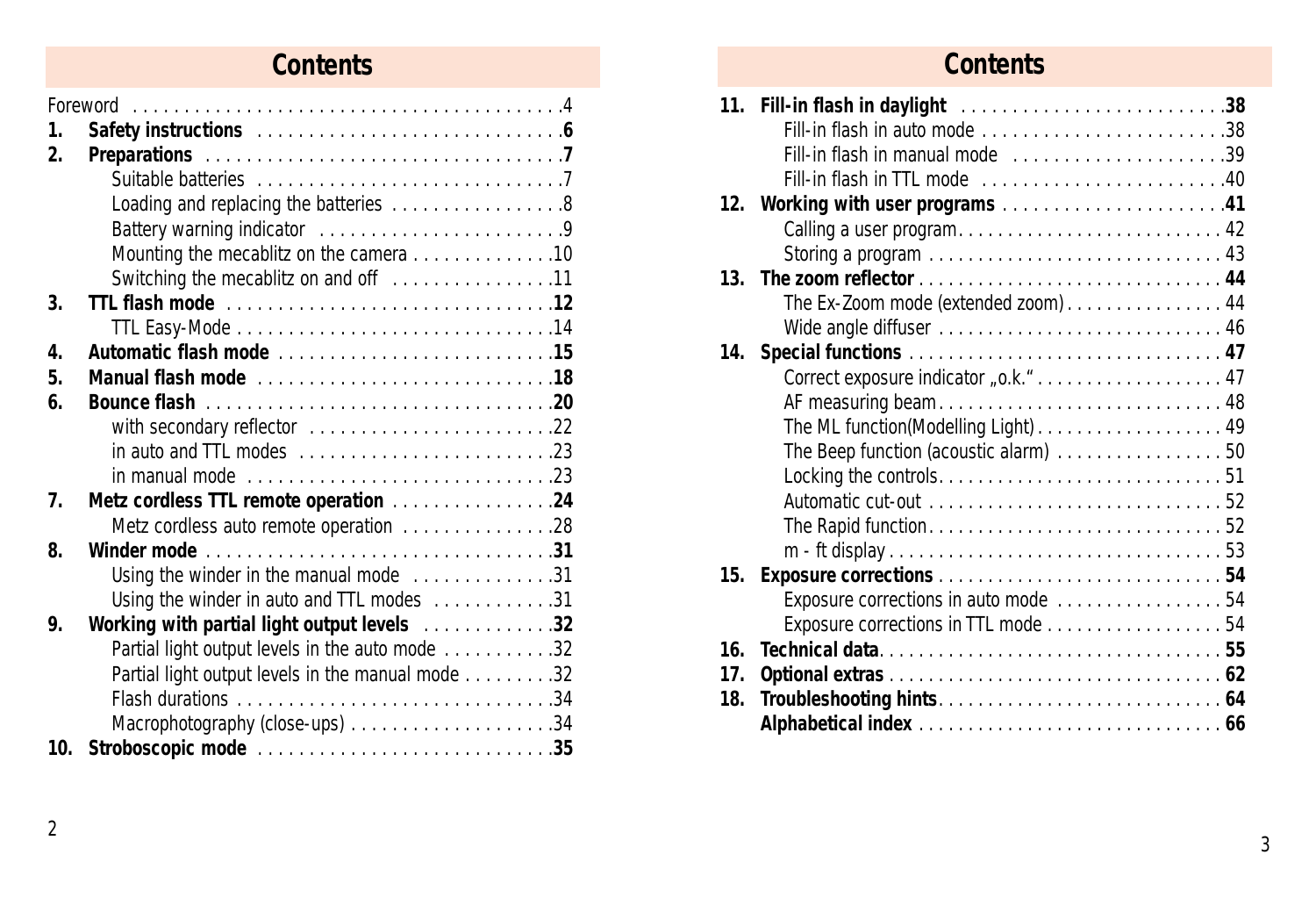## **Foreword**

Congratulations on purchasing this Metz flashgun, and thank you for your confidence in Metz equipment.

It is only natural that you should want to use your flashgun straight away. However, it will be well worth your while to study these Operating Instructions beforehand to ensure that you can operate the flashgun effectively and without any problems.

#### **Please also open the back cover page with the illustrations.**

This flashgun can be used with:

- •All cameras with a hot shoe contact
- •All cameras with accessory shoe without hot-shoe contact, and with a synch cable (see Optional Extras)
- •System cameras

Optimal adaptation to your camera is achieved by using an SCA adapter. The enclosed SCA 300/3000 table will indicate the adapter you require for your particular camera model. This table also informs you about the special flash functions that can then be completed by the given system.

#### **Brief survey of the operating functions:**

| Configuration                                | Possible operating modes                                                                                                                                                                                                                                                |
|----------------------------------------------|-------------------------------------------------------------------------------------------------------------------------------------------------------------------------------------------------------------------------------------------------------------------------|
| $\cdot$ 40 MZ-3(i) with<br>301 standard foot | Automatic flash mode, ch. 4, p. 15<br>Manual flash mode, ch. 5, p. 18<br>Metz automatic remote operation, ch. 7.1, p. 28<br>Stroboscopic mode, ch. 10, p. 35                                                                                                            |
| $\bullet$ 40 MZ-3(i) with<br>SCA 300 adapter | Automatic flash mode, ch. 4, p. 15<br>TTL flash mode*, ch. 3, p. 12<br>TTL Easy Mode*, ch. 3, p. 14<br>Manual flash mode, ch. 5, p. 18<br>Metz TTL remote operation*, ch. 7.1, p. 24<br>Metz automatic remote mode, ch. 7.1., p. 28<br>Stroboscopic mode, ch. 10, p. 35 |

•40 MZ-3(i) with Automatic flash mode, ch. 4, p. 15 SCA 3000-adapter TTL flash mode\*,, ch. 3, p. 12 TTL Easy Mode\*, ch. 3, p. 14 Manual flash mode, ch. 5, p. 18 Metz TTL remote mode\*, ch. 7, p. 24 Metz automatic remote mode, ch. 7.1., p. 28 Stroboscopic mode, ch. 10, p. 35 \* If the camera supports this function.

The SCA 3000 adapter is the most convenient link to your camera! The ISO, zoom and aperture data are transmitted, depending upon the camera configuration!

#### **General operating instructions**

The subsequent instructions are of a general nature. The procedures identified by red numbers must be completed when using a system camera in conjunction with an SCA 3000 adapter.

All steps identified with an asterisk \* must be additionally adjusted, depending upon the given type of camera.

#### *In conjunction with the Canon SCA adapter 3101 M3, this flashgun permits Canon E-TTL operating.*

*The flashgun is suitable for APS cameras that feature an accessory shoe with hot shoe contact.*

\* If the camera supports this function.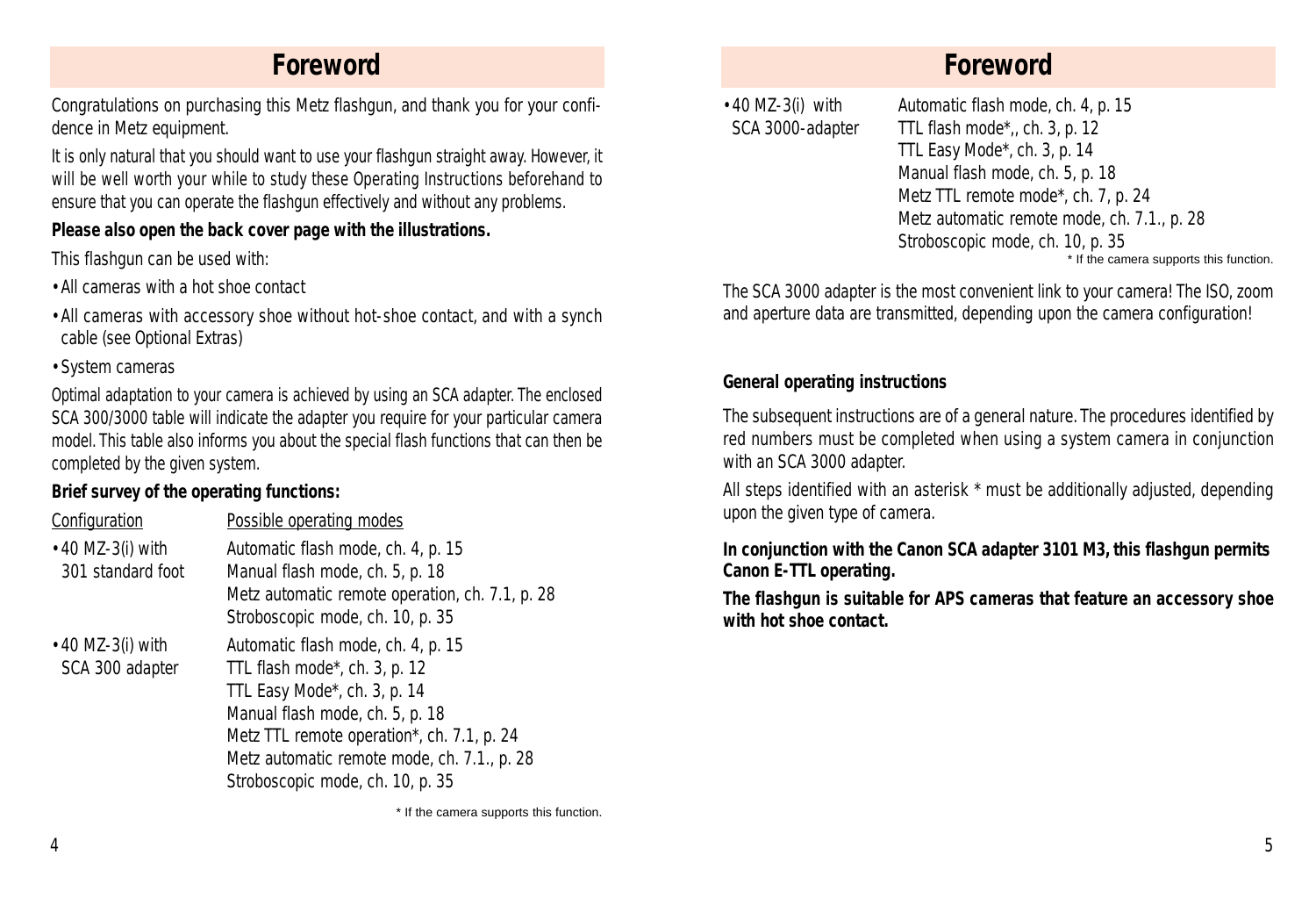## **1. Safety Instructions Suitable batteries Suitable batteries Suitable batteries**

- **Never fire a flash in the immediate vicinity of the eyes! Flash fired directly in front of the eyes of a person or animal can damage the retina and lead to severe visual disorders - even blindness!**
- **Exhausted batteries should be immediately removed from the flashgun! Lye leaking out of dead batteries will damage the flash unit.**
- **Never recharge dry-cell batteries such as alkaline manganese and lithium batteries!**
- **Never short-circuit rechargeable batteries!**
- **Do not expose batteries to excessive heat, for instance sunshine, fire and the like!**
- **Never throw exhausted batteries on a fire!**
- **Do not expose the flashgun to dripping and splashing water! Protect the flashgun against excessive heat and humidity! Do not store the flashgun in the glove compartment of a car!**
- **Make sure to tighten the knurled screw firmly so that the flashgun cannot slip off!**
- **When taking a sequence of pictures at full light output and fast recycle times during NiCad battery operation, shooting should be interrupted for at least 3 minutes after every 15 flashes, in order to prevent overloading.**
- **Never place material that is impervious to light in front of, or directly on, the reflector screen. The reflector screen must be perfectly clean when a flash is fired. The high energy of the flash light will burn the material or damage the reflector screen if this is not observed!**



#### *Fig. 1: Suitable AA-size batteries*

The flashgun can be operated with any of the following batteries:

**2. Preparations**

- 4 NiCad rechargeable batteries, type IEC KR 15/51. They ensure fast recycling times and are very economical as they can be recharged over and over again.
- 4 nickel metal hydride batteries. They have a much higher capacity than NiCad batteries and have less impact on the environment because they are free from cadmium.
- 4 alkaline-manganese batteries, type IEC LR6. Maintenance-free power source for moderate requirements.
- 4 lithium batteries, type FR6 L91. Can be stored for many years with virtually no loss of power, thus making them ideal for occasional use.
- Power Pack P 40 (optional extra) Provides microprocessor controlled battery monitoring and state-of-charge indication (with discharge function).
- Power Grips G 15/16 (optional extra) Convert a compact flashgun into a handle-mount unit.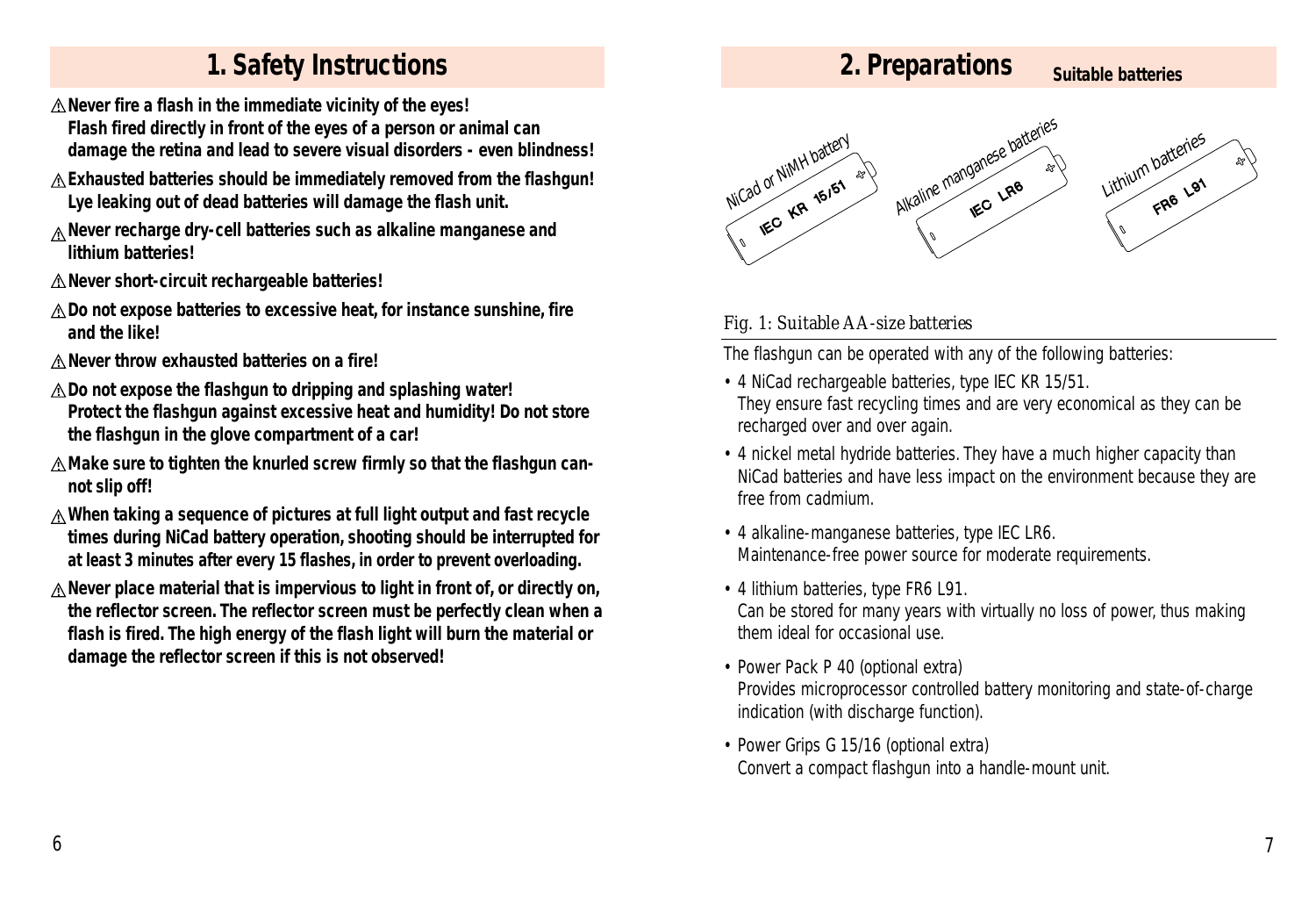

*Fig. 2: Position of batteries*

#### **Loading and replacing the batteries**

- Switch off the flashgun with the main switch  $\mathbb{O}$ .
- •Push the battery compartment cover  $\bullet$  in direction of the arrow as far as possible.
- •Insert the batteries lengthwise into the compartment.

**When inserting the batteries ensure that their polarity is correct, as indicated by the symbols in the battery compartment!**

- •Close the battery compartment cover  $\bullet$ .
- *Exhausted batteries must not be thrown into the dustbin! Contribute to the protection of the environment and discard dead batteries at the appropriate disposal points.* ☞

## **2. Preparations**

#### **Battery warning indicato**r



*Fig. 3: The battery warning indicator*

## **The battery warning indicator**

**This facility is a testing aid for alkaline manganese batteries only. It is** ☞**of no significance for other battery types.**

If the flashing battery symbol appears, the remaining energy is still sufficient for a limited number of flashes. Some battery models may cause the warning indicator to flash prematurely, with about 50 % of their capacity left. Such batteries should be replaced only when really discharged (if recycling takes longer than 60 sec.).

The condition of the batteries can only be checked if the flashgun is switched on and after a few flashes have been fired.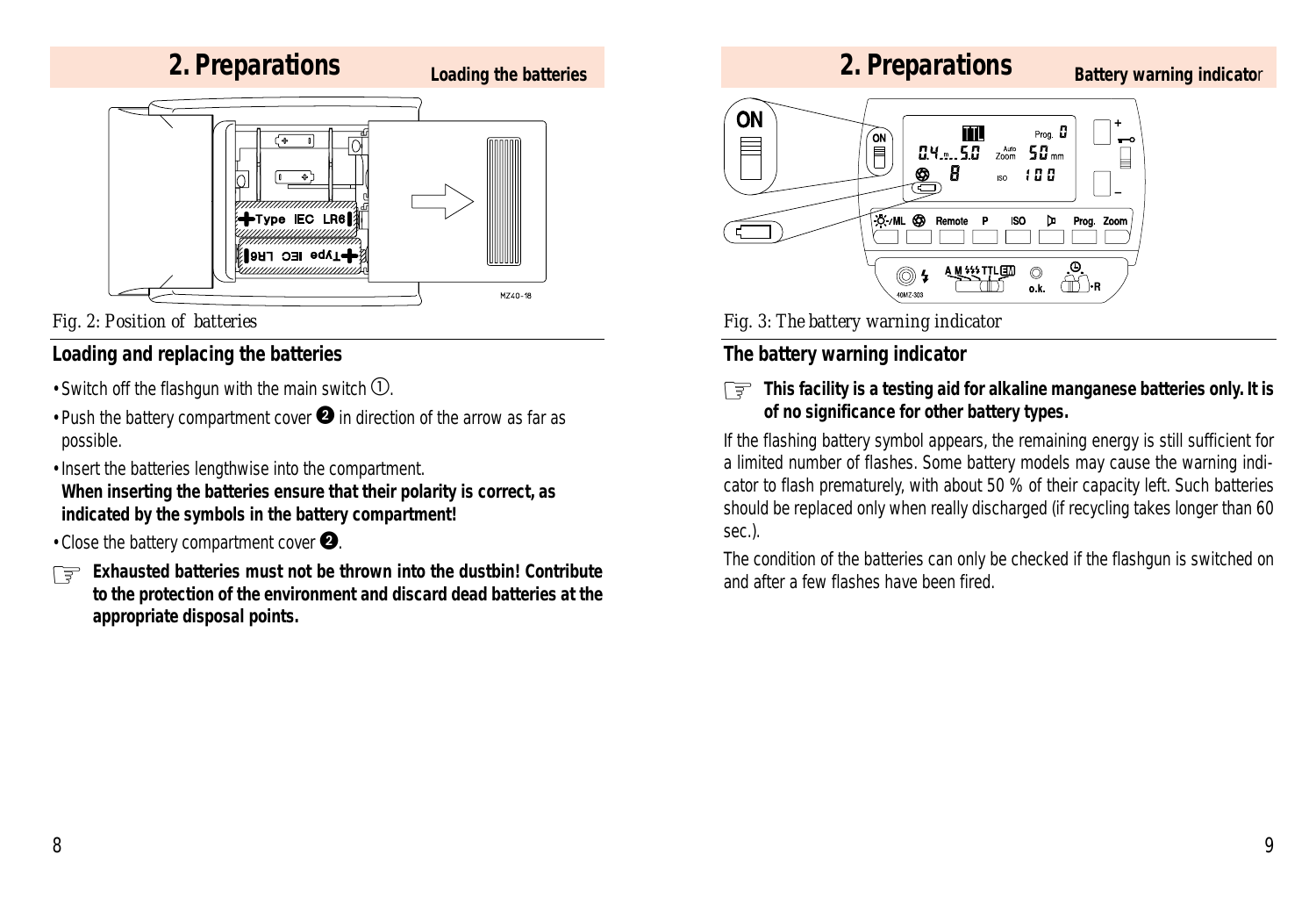# **2. Preparations**

#### **Mounting**



## *Fig. 4: Fixing the flashgun*

## **Mounting the flashgun on the camera**

The flashgun can only be attached to the camera with the Standard Foot 301 or an SCA 300/SCA 3000 adapter (optional extra).

*Before mounting or removing the flashgun, switch off both the camera and the flashgun*

Slip the flashgun into the camera's accessory shoe and lock it into position by turning down the knurled screw  $\bullet$ .

The standard 40 MZ-3(i) version comes with the Standard Foot 301 which provides simple flash synchronisation, while the "Set" version is supplied with the corresponding SCA adapter.

#### **Removing the Standard Foot or SCA adapter:**

- **1** Hold the rotary base  $\bullet$  of the flashgun and swivel the body by 90 $^{\circ}$ .
- **2** Press the retention catch in direction of the arrow.
- **3** Withdraw the Standard Foot or SCA adapter.

#### **Mounting the Standard Foot or SCA adapter:**

•Hold the cover plate (only when using the SCA 3000 adapter) in the centre and withdraw.



*Fig. 5: Removing the Foot or SCA adapter*

•Push the SCA adapter or Standard Foot 301 all the way in.

 $\cdot$ Reset the rotary base  $\bigcirc$  to its original position

Synch connection between flashgun and camera is automatically established when the flashgun is inserted into the camera's accessory shoe.

On cameras without a hot shoe, synchronisation is achieved with a synch cable (36-50, normal, or 36-52, coiled).

#### **Switching the flashgun on and off**

The flashgun is switched on with the main switch  $\mathbb{O}$ . It is permanently on when in ON position.

To switch off, push the main switch  $\odot$  to the lower position.

 $\,$   $\otimes$  CAUTION! If the locking switch  $\textcircled{\scriptsize{0}}$  is in the upper position, read the *instructions under the heading "Switching on with the controls locked" on Page 51.*

*If the flash unit is not going to be used for a prolonged period we recommend:*

- *Switch off the flash unit with the main switch*
- *Remove the source of power (batteries).*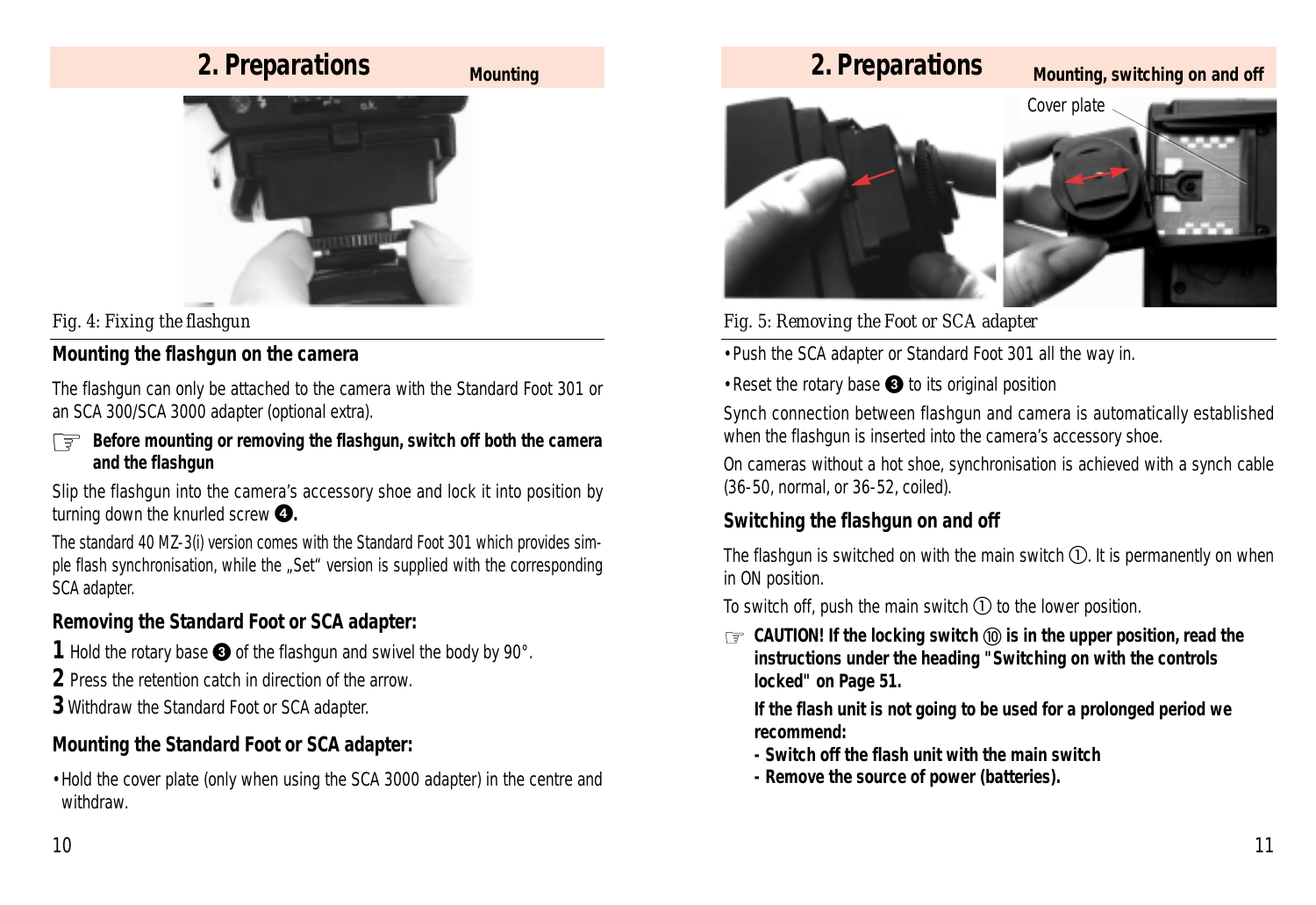## **3. TTL flash mode**



mz40-25

## *Fig.6 : Measuring scheme for TTL mode*

#### **The direct way to good flash shots**



*signal to the flashgun as soon as the film has been exposed by the correct amount of light; the flash is then instantly cut out.* i

The advantage of this flash mode is that all factors influencing the correct exposure of the film, such as filters, change of aperture and focal length with zoom lenses, extensions for close-ups, etc. are automatically taken into account.

The TTL flash mode can only be carried out with cameras that feature<br>this function. The flashaun must be fitted with a corresponding SCA *this function. The flashgun must be fitted with a corresponding SCA adapter (see SCA 300/3000 system instructions and SCA survey table).*

*Exposure corrections may be necessary with pronounced differences in contrast, for instance dark objects in snow (see ch. 15, p. 54).*

## **3. TTL flash mode**



*Fig. 7: Settings for TTL mode*

## **Setting procedure for TTL mode:**

- •Adjust the camera according to the manufacturer's Operating Instructions.
- •Fit the flashgun with the appropriate SCA adapter and mount it on the camera.
- **1** Switch on the flashgun with the main switch  $\Omega$ .
- **2** Set the operating mode selector **3** to TTL.
- \*Press the **ISO** button  $\circled{0}$  and adjust the film speed with the  $*$ +" or  $*$ button  $(9)$ .
- \*Press the **ZOOM** button  $\textcircled{1}$  and use the  $*$ +" or  $*$ -" button  $\textcircled{2}$  to adjust the zoom value selected with the camera's lens.
- If necessary, press the  $P$  button  $\circled{S}$  and adjust the partial light output level with the  $*$  + " or  $*$  - " button  $\circled{9}$  (e.g. in winder mode).
- \*Press the button  $\bigcirc$  3 and use the  $\mathbb{I}$ +" or  $\mathbb{I}$ -" button  $\circledcirc$  to adjust the same aperture as on the camera.

\*must additionally be set on some cameras.

*In the event that film speed and aperture are not transmitted auto-*☞*matically, there is no need to make these settings manually; they are insignificant for a correct exposure. They are, however, necessary for correct indication of the distance.*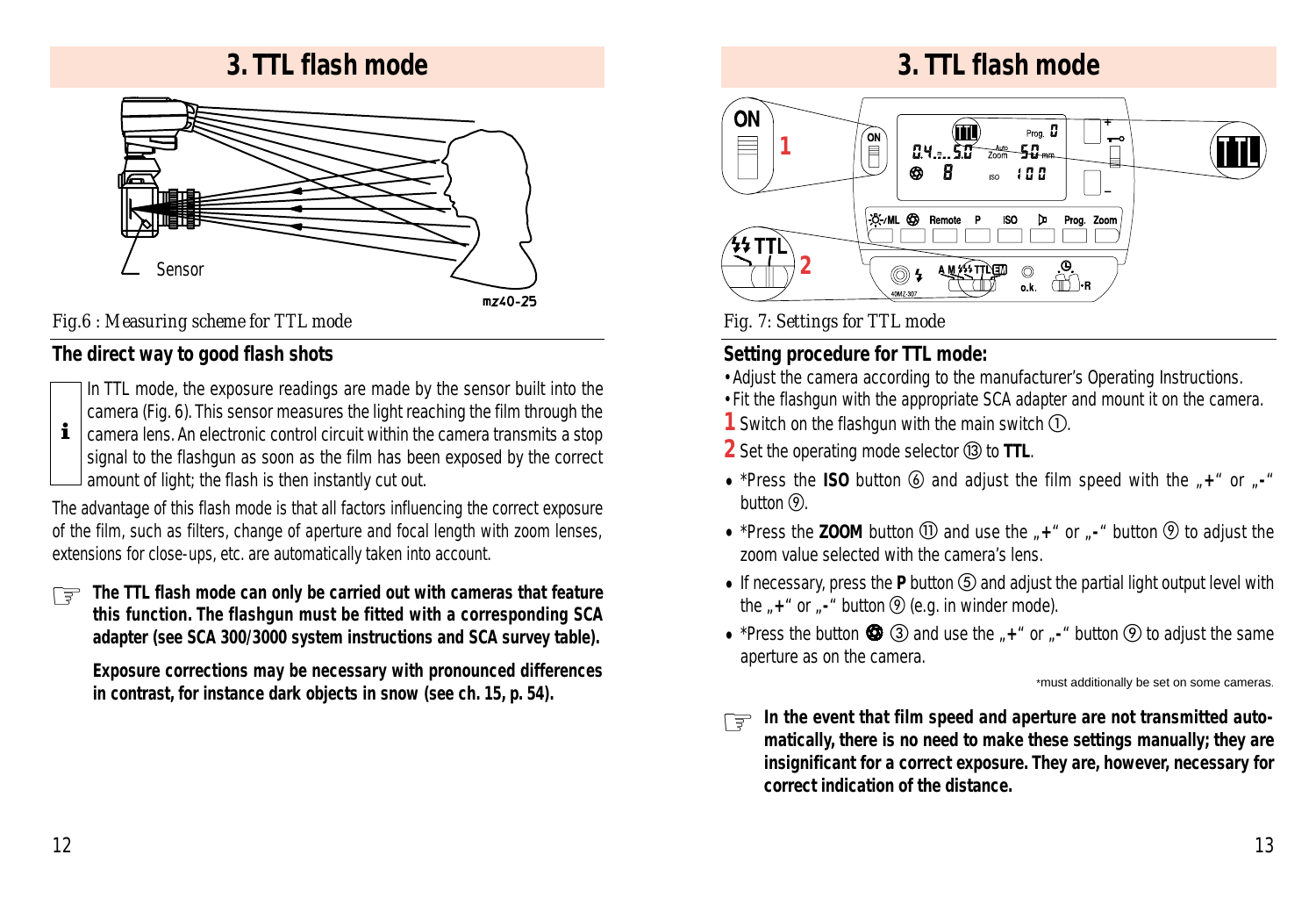

#### *Fig. 8: Settings for TTL Easy Mode*

This is the simplest way to operate the mecablitz in TTL flash mode. All buttons on the mecablitz are locked, with the exception of the  $\ddot{\circ}$  /ML  $\odot$  and  $\ddot{\bullet}$   $\odot$  buttons.

In TTL Easy Mode with the SCA 300 adapter, the zoom position is constantly adjusted to 28 mm to ensure that the subject is always adequately illuminated.

In TTL Easy Mode with the SCA 3000 adapter, the zoom setting is matched to the focal length of the lens, and a distance range is indicated, provided that the camera supplies the zoom information.

*We recommend the TTL Easy Mode when using an SCA 300 adapter. Distance indication on the LC display is not possible in this mode.*

#### **Setting procedure for TTL Easy Mode:**

- •Adjust the camera according to the manufacturer's operating instructions.
- •Fit the mecablitz with the corresponding SCA adapter and mount it on the camera.
- **1** Switch on the mecablitz with the main switch  $(1)$ .
- **2** Adjust the operating mode selector to **EM**.

# **Easy Mode 4. Automatic flash mode**



#### *Fig. 9: Measuring scheme for auto mode*

*In the auto flash mode, the flash unit's sensor*  $\odot$  *measures the light reflected from the subject. The flash is cut off as soon as sufficient light has been emit ted for correct exposure.*

This eliminates the need to recalculate and readjust the aperture each time the distance is changed, provided that the subject remains within the indicated auto flash range.

The flash unit's sensor  $\bigcirc$  must be directed at the subject, regardless of the direction at which the main reflector  $\bullet$  is pointing. The sensor has a measuring angle of approx. 25° and takes measurements only during the emission of light by the flashgun in which it is integrated.

In the auto mode, also partial light output levels can be adjusted (see ch. 9, p.32).

Between six and twelve working apertures are available in the auto mode, depending upon the adjusted ISO film speed.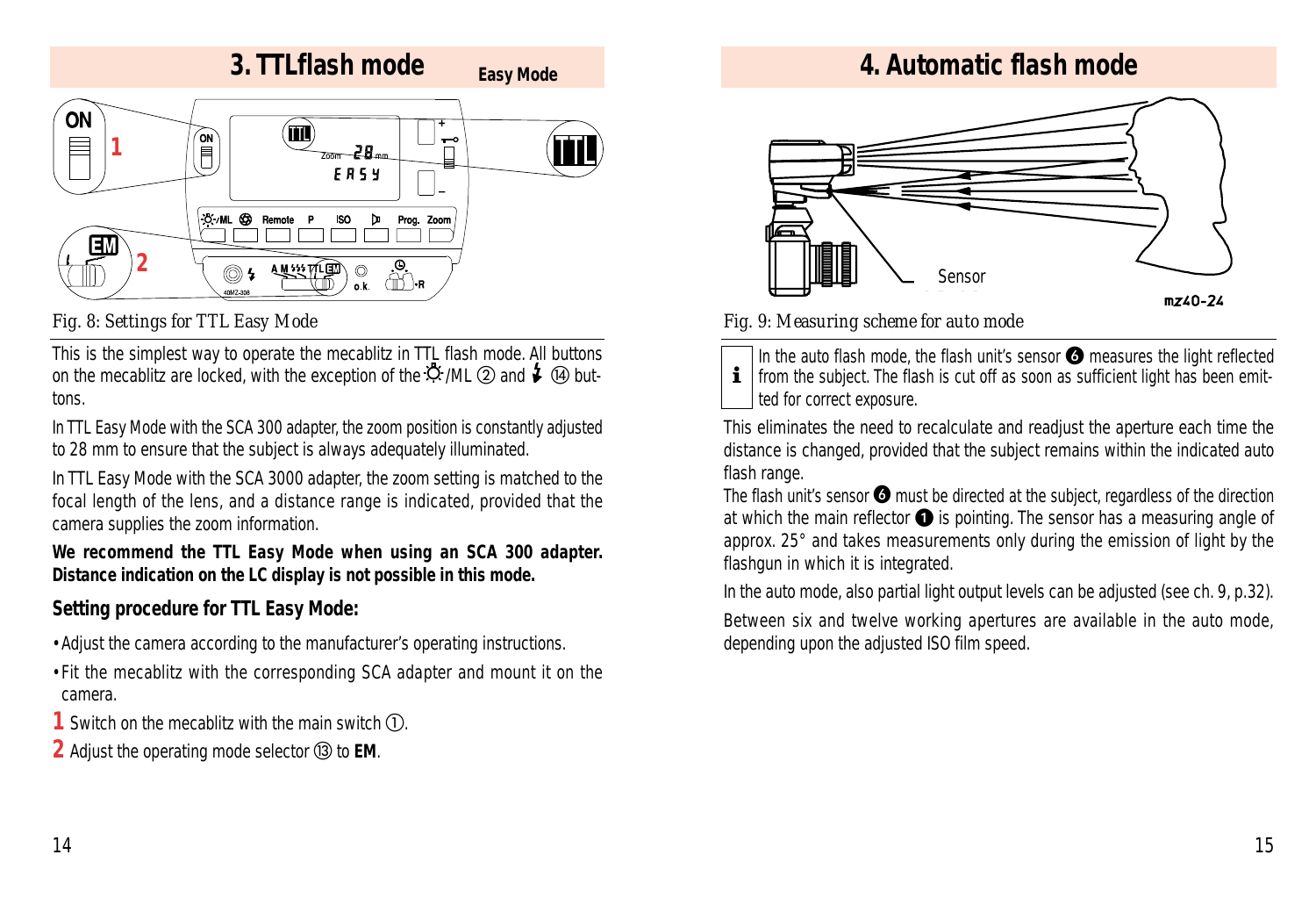## **4. Automatic flash mode**



#### *Fig. 10: Settings for the auto mode*

## **Setting procedure for auto flash mode:**

•Adjust the camera according to the manufacturer's Operating Instructions.

**1** Switch on the flashgun with the main switch  $\Omega$ .

**2** Set the operating mode selector **<b>13** to **A**.

- \*Press the **ISO** button  $\overline{6}$  and set the film speed with the  $\overline{7}$ +" or  $\overline{7}$ -" button  $\overline{9}$ .
- \*Press the **Zoom** button **(1)** and use the  $*$ +" or  $*$ -" button **(2)** to enter the zoom value selected on the camera lens.
- If necessary, press the  $P$  button  $\circled{S}$  and adjust a partial light output level with the  $*$  **+**" or  $*$  **button**  $\circled{9}$  (see ch. 9, p. 32).
- \*Press the  $\bullet$  button **3** and adjust the automatic aperture with the  $\cdot +$  " or  $\cdot$  $*$  button  $<sup>①</sup>$  until the desired distance range is indicated. This aperture must</sup> also be set on the camera lens.

\*must additionally be set on some cameras

*If an SCA 3000 adapter is used, some cameras automatically transmit the f-number to the flash unit also in the auto flash mode. Should this be the case, the auto aperture need not be set on the flashgun.* ☞

# **4. Automatic flash mode**

The permissible distance range and the corresponding aperture appear on the LC display.

*The subject should be located within the middle third of this distance* ☞ *range, thus giving the electronic control sufficient scope for compensation, if necessary.*

There is a certain measure of overlap between the individual working apertures. As a result of this overlap it is always possible to place the subject within the middle third of the range.

# *Caution with zoom lenses!* ☞

*Due to their design they can cause a loss of light in the order of up to one f-stop. Furthermore, the effective aperture can also vary, depending upon the adjusted focal length.This can be compensated by correcting the aperture on the flashgun manually!*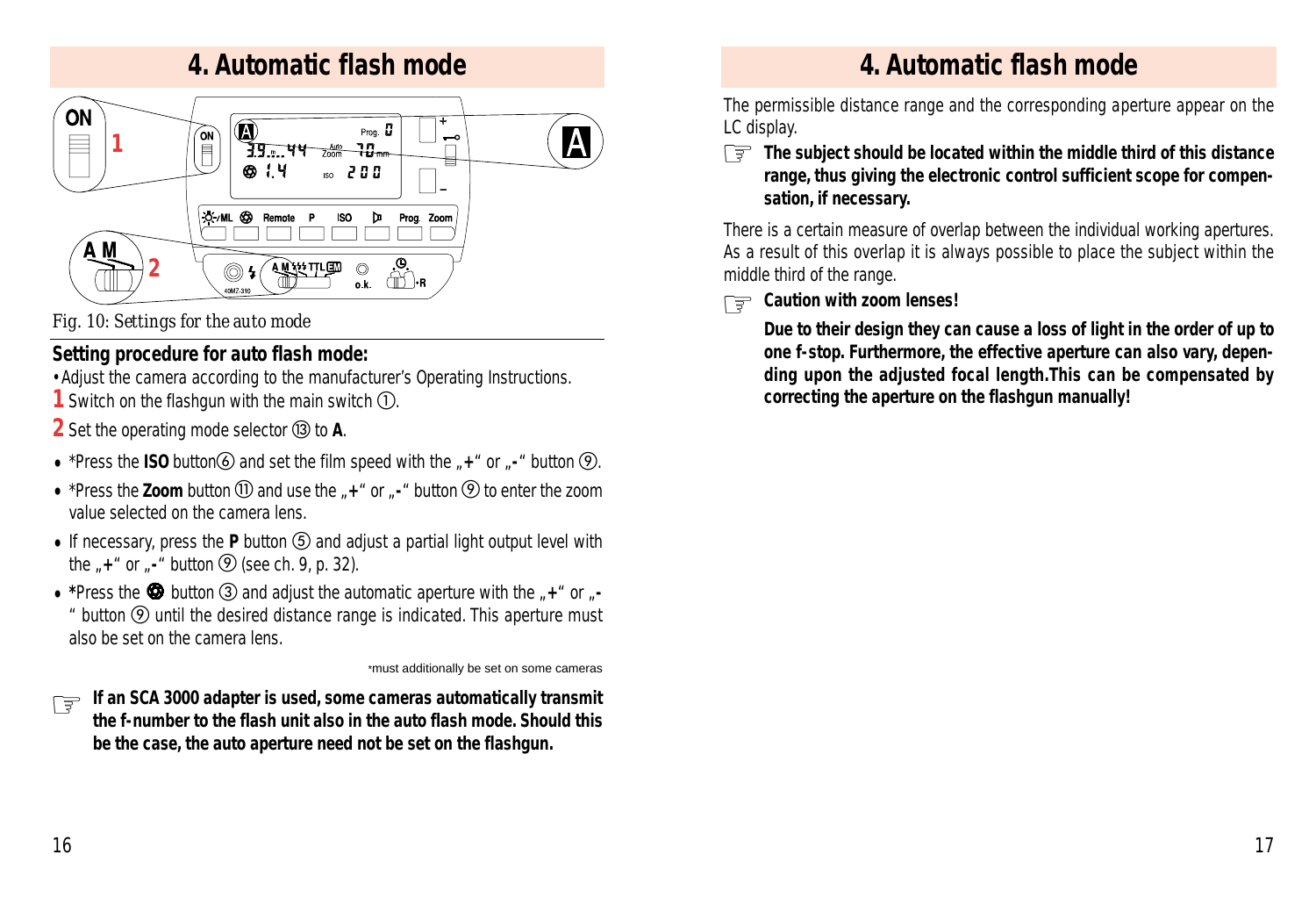## **5. Manual flash mode**



*Fig. 11: Shot with direct flashlight*

- *In this mode, the flashgun will always emit its full power.*
- *Adaptation to the actual picture shooting situation is by setting the corresponding aperture on the lens.* i

A single value for the flash-to-subject distance appears on the LC display while in manual mode.

If the displayed value does not coincide with the actual distance, then the aperture and/or partial light output level have to be changed accordingly (see ch. 9, p. 32).

The decisive points for the partial light output level are:

- Distance to the subject
- Desired aperture
- ISO film speed
- Zoom position of the reflector
- *The sensitive selection of partial light output levels makes it possible* ☞ *to adjust the distance to the subject in very small increments in the manual flash mode.*

## **5. Manual flash mode**



*Fig. 12: Settings for manual mode*

#### **Setting procedure for manual flash mode:**

- Adjust the camera according to the manufacturer's Operating Instructions.
- **1** Switch on the flashgun with the main switch  $\Omega$ .
- **2** Set the operating mode selector **13** to **M**.
- \*Press the **ISO** button **6** and set the film speed with the  $\mu$ +" or  $\mu$ -" button  $\circledcirc$ .
- \*Press the **Zoom** button (1) and use the  $\mu$ +" or  $\mu$ -" button  $\circledcirc$  to set the zoom value that matches the focal length of the camera lens
- **3** Press the button  $\bigcirc$  **3 3**
- **4** Use the <sub>*r*</sub>+<sup>*"*</sup> or *<sub>r</sub>*-<sup>*"*</sup> button **②** to change the aperture on the flash unit until the desired distance appears on the LC display. This f-number must also be set on the camera lens.
- *If an SCA 3000 adapter is used, some cameras automatically transmit*<br>the finition flash unit. Should this he the case the finition *the f-number to the flash unit. Should this be the case, the f-number on the camera must be changed until the flash unit's LC display indicates the desired distance.*

\*must additionally be set on some cameras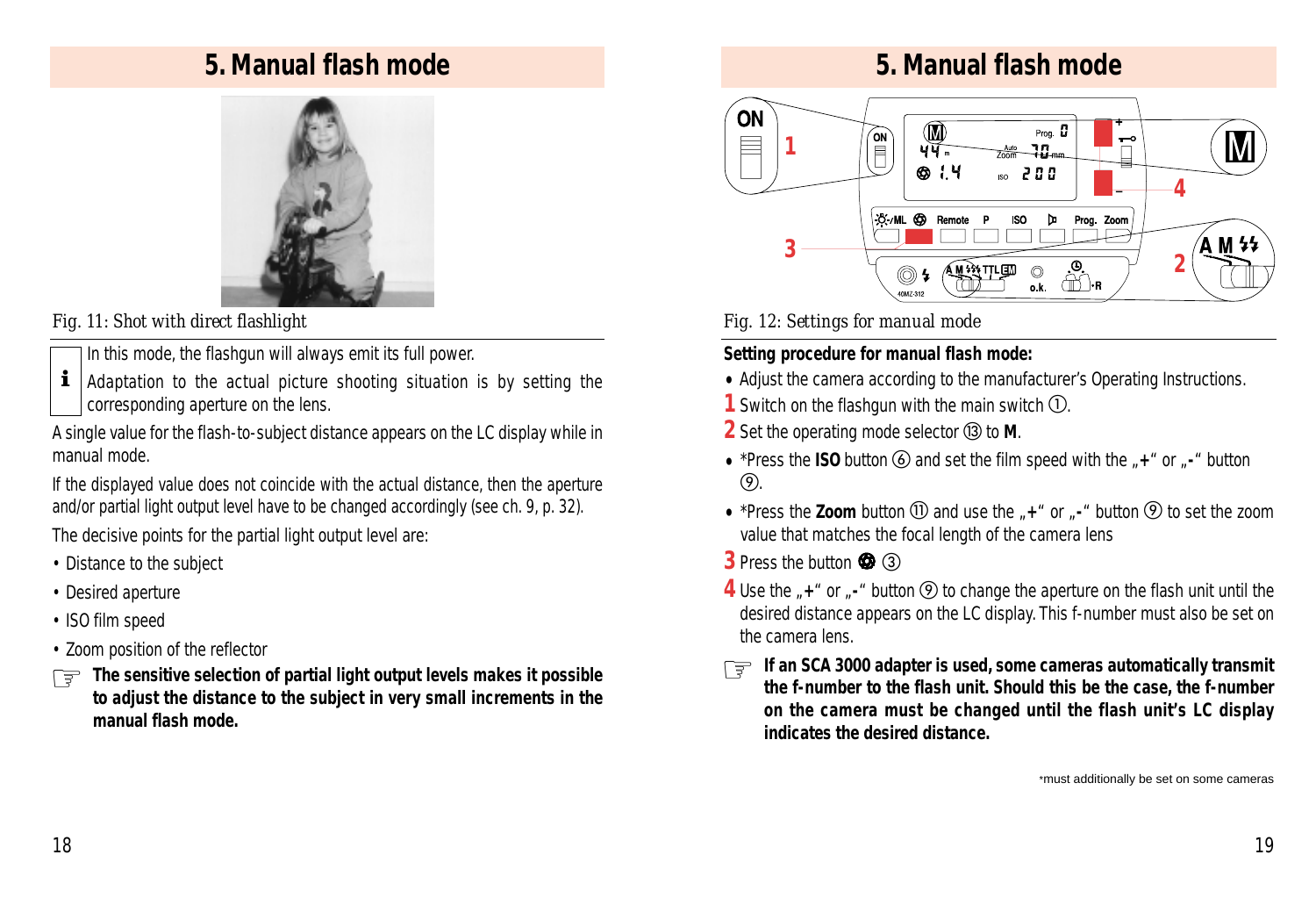# **6. Bounce flash**



*Fig. 13: Bouncing the flash (The photo was shot with the flash bounced off the right wall)*

*Photos shot with full frontal flash are easily recognized by their harsh, dense shadows. This is often associated with a sharp drop of light from the foreground to the background.*

*This phenomenon can be avoided with bounce flash because the diffused* i

*light will produce a soft and uniform rendition of both the subject and the background. For this purpose the reflector* **O** *is turned in such a manner that the flash is bounced off a suitable reflective surface (e.g. ceiling or walls of a room).*

The reflector can be turned vertically and horizontally. The vertical lock-in positions for bounce flash are:

• 60°, 75° and 90° (simply tilt the reflector to the required angle)

The flash head can be swivelled horizontally through 270°, and locks into position at 60°, 90°, and 180°.

*The distance values on the LC display disappear as soon as the reflector* ☞ *is tilted upwards or the flash head turned horizontally. The distance from the flashgun to the ceiling or wall and from there to the subject is now an unknown factor.*

# **6. Bounce flash**



#### *Fig. 14: Lock-in positions of reflector and head*

When turning the reflector  $\bigcirc$ , or flash head, it is essential to ensure that it is moved by a sufficiently wide angle so that direct light can no longer fall on the subject. Therefore, always turn the reflector or head at least to the first lock-in position.

The diffused light bounced back from the reflective surfaces results in a soft illumination of the subject.



*The reflecting surface must be white or have a neutral colour and it must not be structured (e.g. wooden beams in a ceiling), as these might cast shadows. For colour effects just select reflective surfaces in the desired colour.*

Use of the secondary reflector  $\bullet$  is advantageous to avoid disturbing dense shadows with bounce flash, for instance under the nose and in the eye sockets, in portraiture.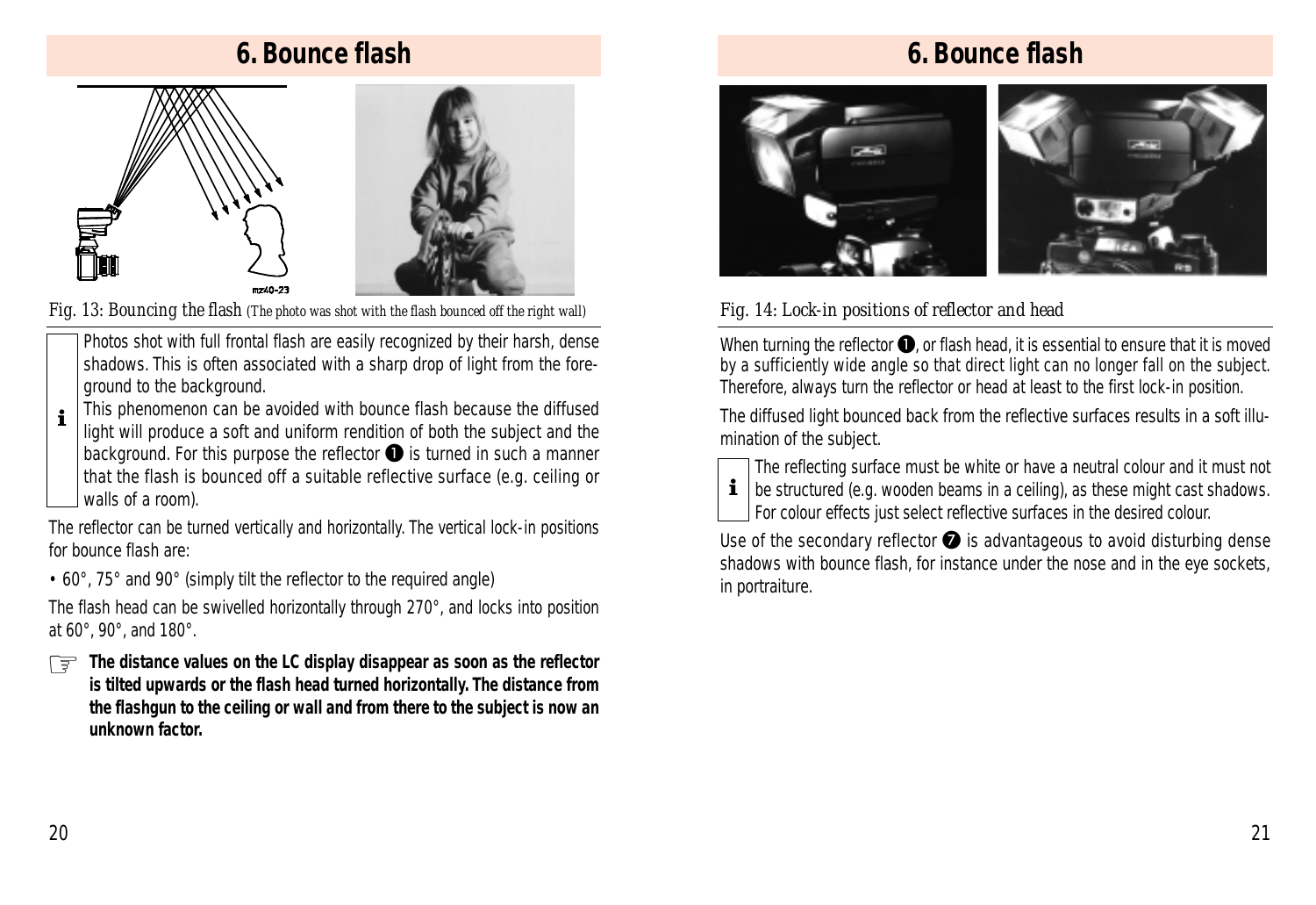## **6. Bounce flash**

#### **with secondary reflector**





*Fig. 15: Bounce flash with switched-on secondary reflector*

The secondary reflector  $\bullet$  produces frontal fill-in light when bouncing the flash.  $\overline{\mathbf{i}}$ 

Use of the secondary reflector is only advisable for bounce flash<br>shotography *photography.*

The secondary reflector  $\bigcirc$  is switched on and off with the switch  $\gg$  (5).

Symbols on the LC display  $\mathbf{\ddot{x}}$  indicate that the secondary reflector  $\bullet$  is on (Fig. 16). If these symbols flash, you are advised that the main reflector is not tilted and that use of the secondary reflector is not expedient.

When the secondary reflector is activated, 90% of the light will be emitted by the main reflector  $\bullet$ , and approx. 10% by the secondary reflector  $\bullet$ .

The stated percentages may vary when using the flash with partial light output levels and switched-on secondary reflector.

If the light from the secondary reflector  $\bullet$  is too bright, it can be diminished by attaching one of the two light reducing filters. They are at the back of the main reflector and their characteristics are as follows:

- •1 light grey filter with the symbol "-1" reduces the amount of light to half the original brightness.
- •1 dark grey filter with the symbol "-2" reduces the amount of light to one quarter of the original brightness.

# **6. Bounce flash**



*Fig. 16: Switching on the secondary reflector - Display*

## **Mounting the light reducing filter:**

 $\cdot$  Tilt the main reflector  $\bigcirc$  90° upwards.

- •Remove the required light reducing filter from the back of the main reflector.
- Slip the light reducing filter on the secondary reflector  $\bullet$ , over the AF measuring beam aperture, and allow it to lock in place.

## **Bouncing the flash in the auto and TTL modes**

It is advisable to check prior to the actual exposure whether the light is sufficient for the selected aperture. Proceed in the manner described in ch. 14, p. 47.

## **Bouncing the flash in the manual mode**

*Camera aperture =*

The required camera aperture in the manual mode is best established with an exposure meter. Observe the following rule of thumb if an exposure meter is not available:

```
Guide number
```
*Light distance x 2*

to establish a quide value for the aperture that can then be varied by  $+1$  f-stop for the actual exposure.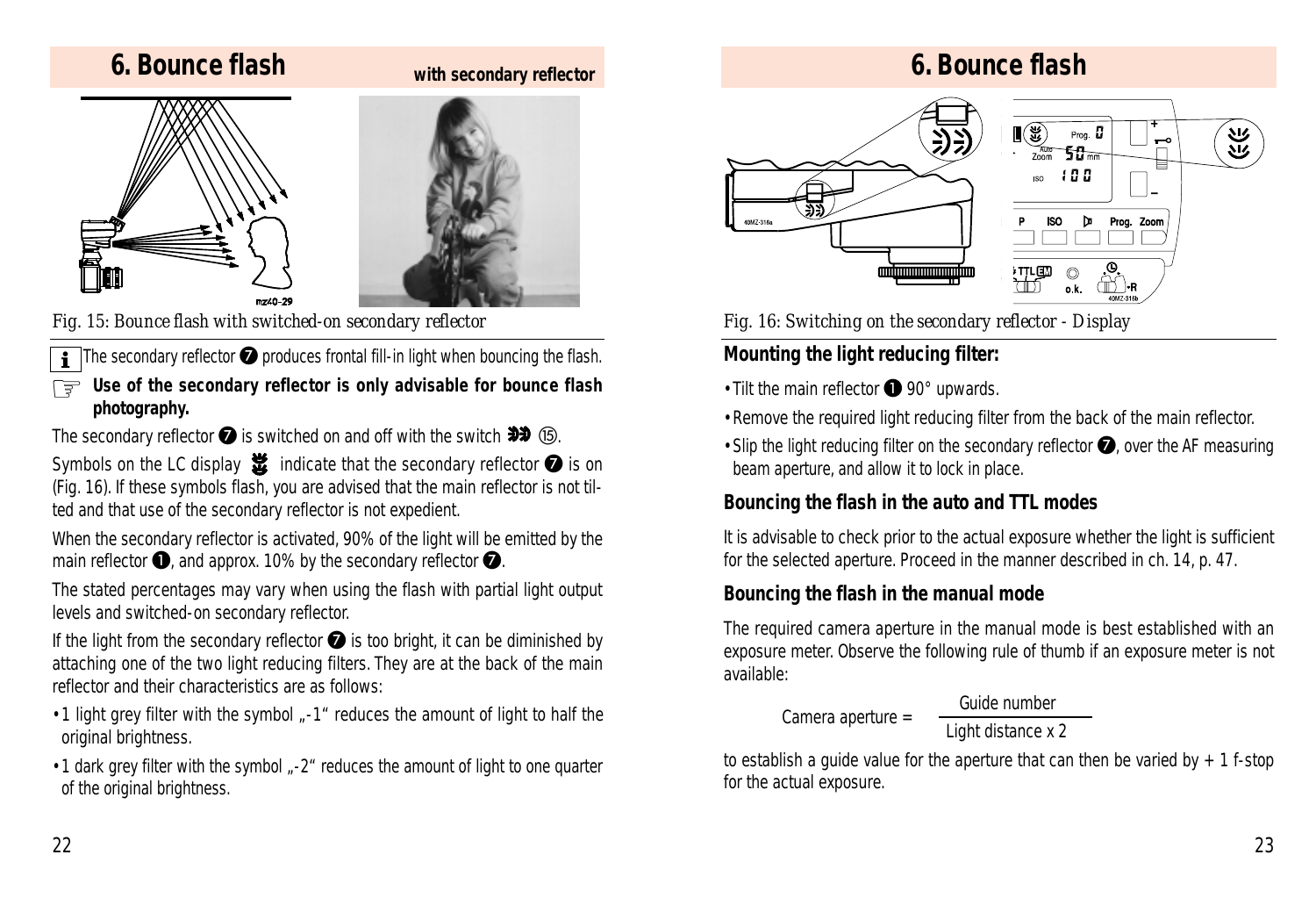## **7. Metz cordless TTL remote operation**



*Here, "remote operation" means cordless firing of additional (slave) flash-*

*guns. The master flashgun (controller) mounted on the camera controls the additional flash units (slaves) in such a manner that automatic exposure control in TTL mode is extended to all slaves.*  $\mathbf i$ 

The Metz TTL remote operation permits joint cordless TTL flash control of several 40 MZ-.. and 50 MZ-5 flash units. For this purpose all slaves must be fitted with an SCA 3080 Slave Adapter which is available as an optional extra. The slaves can be mounted on the stand supplied with the SCA 3080 or on a tripod.

# **7. Metz cordless TTL remote operation**



*Fig. 17: Settings for TTL remote operation*

## **Setting procedure for Metz TTL remote operation:**

- Adjust the camera to TTL mode, as explained in the manufacturer's Operating Instructions.
- **1** Switch on the flashgun mounted on the camera with the main switch  $\textcircled{1}$ .
- **2** Set the operating mode selector **13** to **TTL**.
- **3** Press the **Remote** button **4** on the flashgun mounted on the camera.
- **4** Use the  $\mathbb{I}$  + " button (9) to select the controller address **Co 1** or **Co 2**.
- Fit each slave with an SCA 3080 Slave Adapter, switch on with the main switch  $\mathbb{O}$ , and set the operating mode selector to TTL: The slaves are now in slave mode.
- **5** Press the manual firing button **<sup>o</sup>** on the flashgun mounted on the camera and fire a test flash.
- The slave unit responds with a delayed flash, thus confirming that it is ready for operation. If several slaves are used at the same time, all will react simultaneously. The LC display indicates SL 1 or SL 2, depending on the controller address selected (Fig. 17). If, after a test flash has been fired, proper function is not confirmed by one of the slave units in the form of a delayed flash, then the sensor  $\bigcirc$  in the SCA adapter has not received any light pulse. Should this be the case, rotate the rotary base  $\bigcirc$  of the flash unit so that the sensor  $\bigcirc$ can receive a light pulse, and repeat step 5.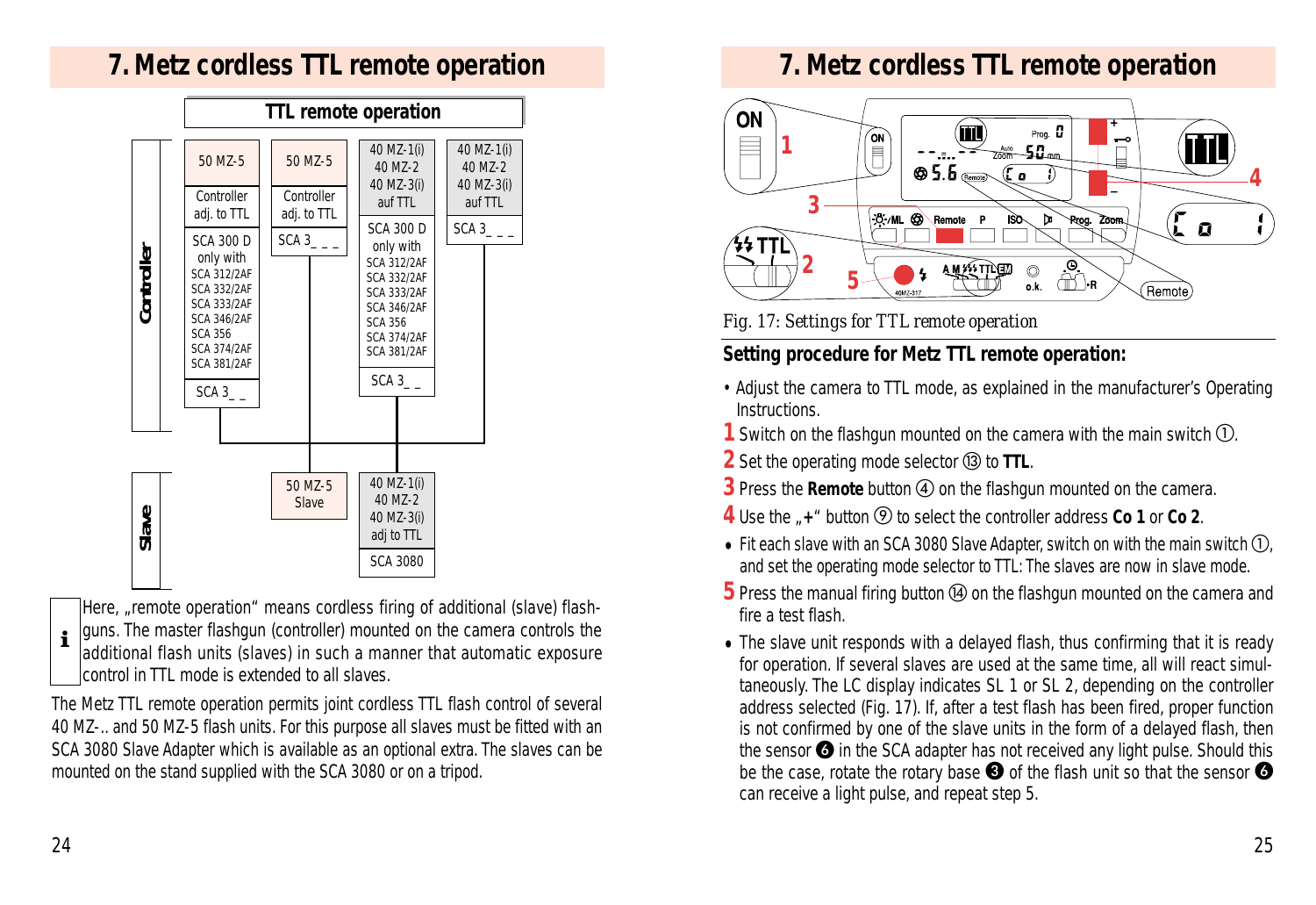## **7. Metz cordless TTL remote operation**



#### *Fig. 18: Display for operation with slaves*

*A particularly short distance between controller and slave unit may* ☞ *cause the camera's electronics to cut off the flash before the slave has received its light pulse. In such an event widen the distance or choose a larger f-number and repeat step No. 5.*

To ensure that two TTL remote systems in the same room do not interfere with each other, two different addresses can be selected on the controller. These are then automatically transferred to the slave units after a test flash.

#### **Checking the slave address:**

The Co1 or Co2 controller address is permanently adjusted after a test flash has been fired in the manner described in step No. 5. The address setting can only be changed by switching the slave off and on again, and by repeating the steps No. 4 and 5. Please check the display to establish the address to which the slave has been adjusted. Co1 and SL1 indicate that the controller and slave unit are both adjusted to address 1. Alternately, Co2 and SL2 indicate address 2.

rA1 and rA2 (not with SCA 3080-M1 adapter) in the distance range indication on the LC display can be ignored in these instances.

## **7. Metz cordless TTL remote operation**

Indication that flash readiness has been reached is particularly important for TTL remote operation. If flash readiness is established, the AF measuring beam **3** on the slave gives brief light pulses and the flash-ready indicator  $\Phi$  is lit. If the slave units have been set up in such a manner that their visual signs are not visible to the user, then the Beep function can be activated so that an acoustic signal is generated when flash readiness is reached (see ch. 14, p. 50).

#### **Switching off the Metz TTL remote operation:**

- Press the Remote button  $\overline{A}$  on the controller twice.
- On the slave unit:

Switch off the flashgun, remove the Slave Adapter SCA 3080 and switch on the flashgun again.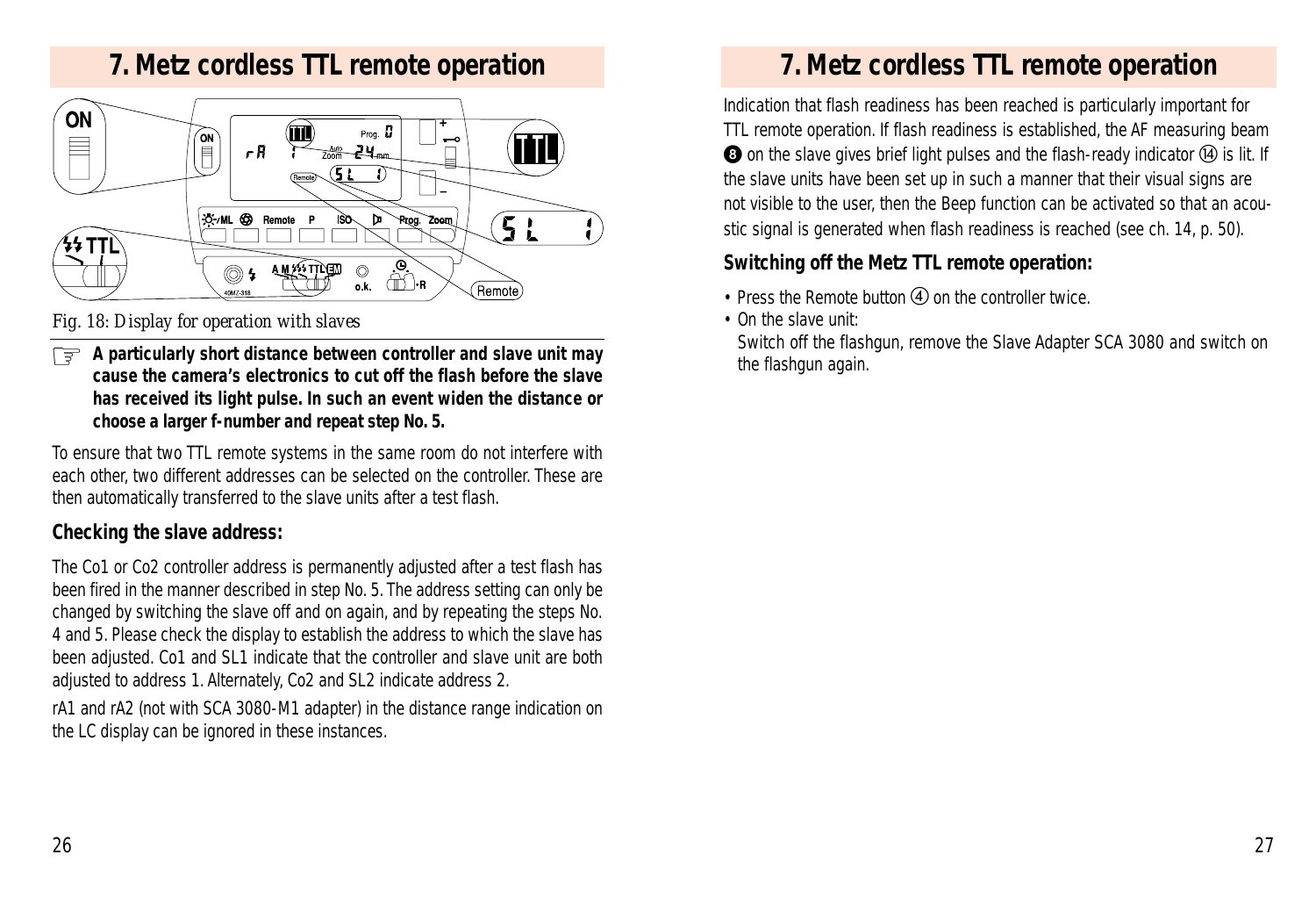## **7.1 Metz cordless auto remote operation**



*In the Metz A remote mode the master flashgun (controller) mounted on the camera controls the slaves in such a manner that automatic operation covers all slave units. The exposure is controlled by the sensor*  $\odot$  *on the controller. To implement this mode, all 40 MZ-.. slave units must first be fitted with an SCA 3080 Slave Adapter (available as an optional extra). 50 MZ-5 slaves do not require a slave adapter.*

## **7.1 Metz cordless auto remote operation**

The Metz A remote operation can be used with system, standard, old *mechanical and medium-format cameras.*

*The only precondition is that all cameras feature a synch contact/socket, and are equipped with a 301 Standard Foot or SCA adapter.*

#### **Setting procedure for Metz A remote operation:**

- Adjust the camera to manual mode as explained in the manufacturer's operating instructions.
- Set a shutter synch speed of 1/60th sec. or slower on the camera.
- Switch on the master flashgun (controller) attached to the camera with the main switch  $(1)$ .
- Adjust the operating mode selector (i3) to A.
- Press the **Remote** button (4) on the mecablitz mounted on the camera. The distance values on the LC display disappear.
- Select the controller address **Co 1** or **Co 2** with the + button  $\Theta$ .
- Fit the *40 MZ-.. slave units* with an SCA 3080 Slave Adapter; switch on with the main switch and adjust to TTL. The 40 MZ-.. slaves are now in slave mode. Separate the *50 MZ-5 slaves* from the controller, and switch on with the main switch.
- Press the manual firing button  $\alpha$  on the controller attached to the camera, and fire a test flash.
- The slave will respond with a delayed flash, thereby indicating that it is ready for operation. All slave units simultaneously acknowledge operating readiness when several slaves are being jointly used. If you find that a slave unit does not respond, this may indicate that the sensor  $\bigodot$  on the slave did not receive a light pulse. Turn the flashgun in such a manner that the sensor  $\odot$  can receive the light pulse from the master flash (controller). Now fire another test flash. A particularly short distance between master flash and slave can result in overmodulation of the sensor. In this case widen the distance and repeat the test flash.

 $\mathbf i$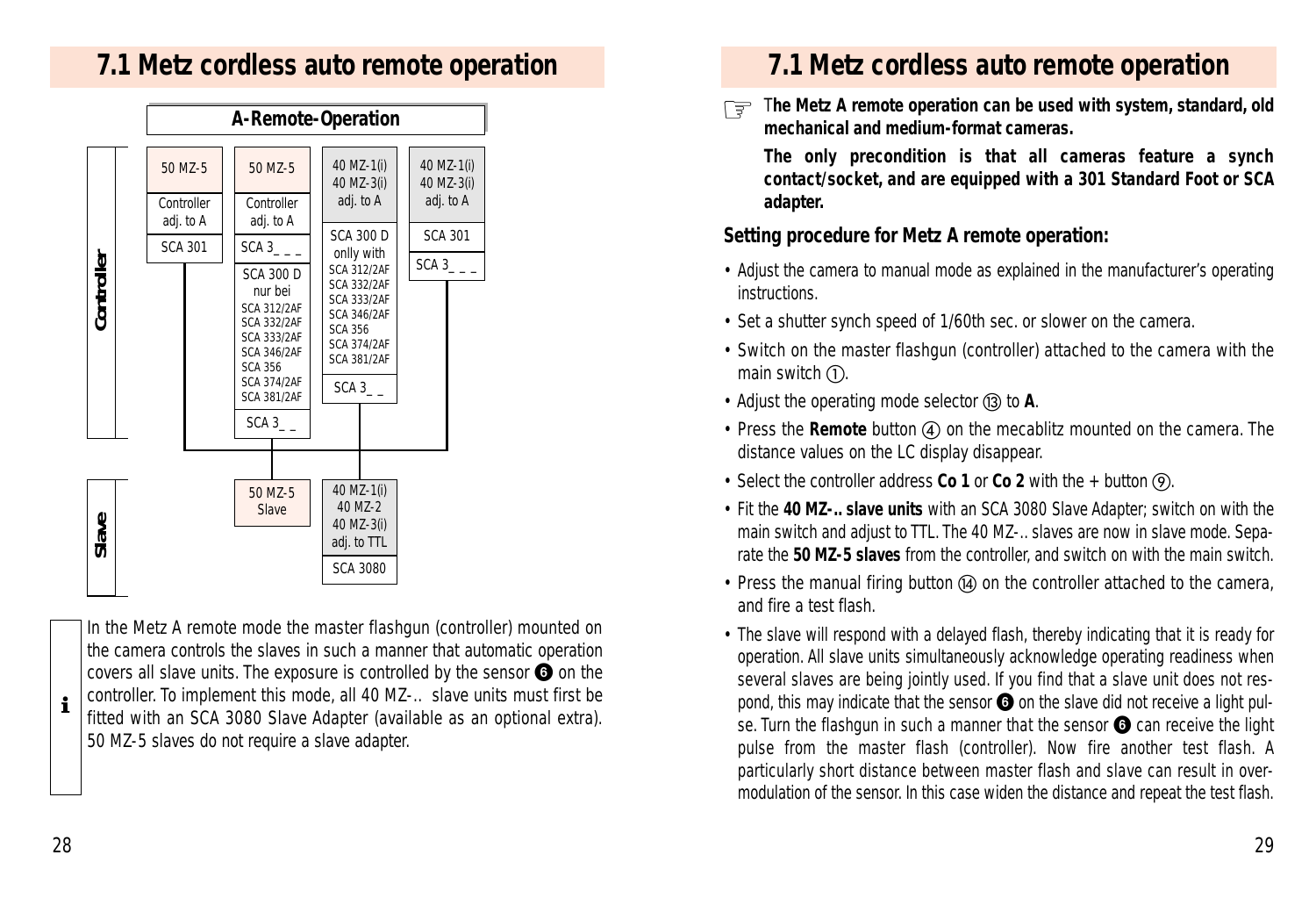## **7.1 Metz cordless auto remote operation**

Proceed as described in ch. 7 to **check and change the slave address**, and to switch off automatic remote operation. To assess the overall lighting conditions, press the ML button **2** for at least 2 seconds. This willl trigger a modelling light (approx. 4 seconds). All slaves (40 MZ-1(i) and MZ-3(i) with SCA 3080 M-1 adapter) likewise emit a modelling light.

## **8. Winder mode**

*The winder mode involves shooting a sequence of pictures at a rate of several frames per second. It is a manual mode with partial light output levels, and is only recommended with NiCad batteries or high-power alkaline manganese batteries. Table 5 of the Technical Data indicates which partial light output level is suited for a given frame frequency (frames per second = flashes per second).* i

#### **Using the winder in the manual mode**

In the manual mode, the exposures are made with a fixed partial light output level selected in conformity with the winder data given in Table 5 of the Technical Data.

#### **Using the winder in auto and TTL modes**

In these modes it is possible to ensure that a flash will be fired with each exposure of a series of pictures. For this purpose a partial light output level can be adjusted in conformity with the winder data (Table 5).

*Shots that require less light are automatically controlled by the auto-*☞ *matic or TTL light output system and are, therefore, correctly exposed.*

*Shots that require more light than the adjusted partial light output level may be underexposed!*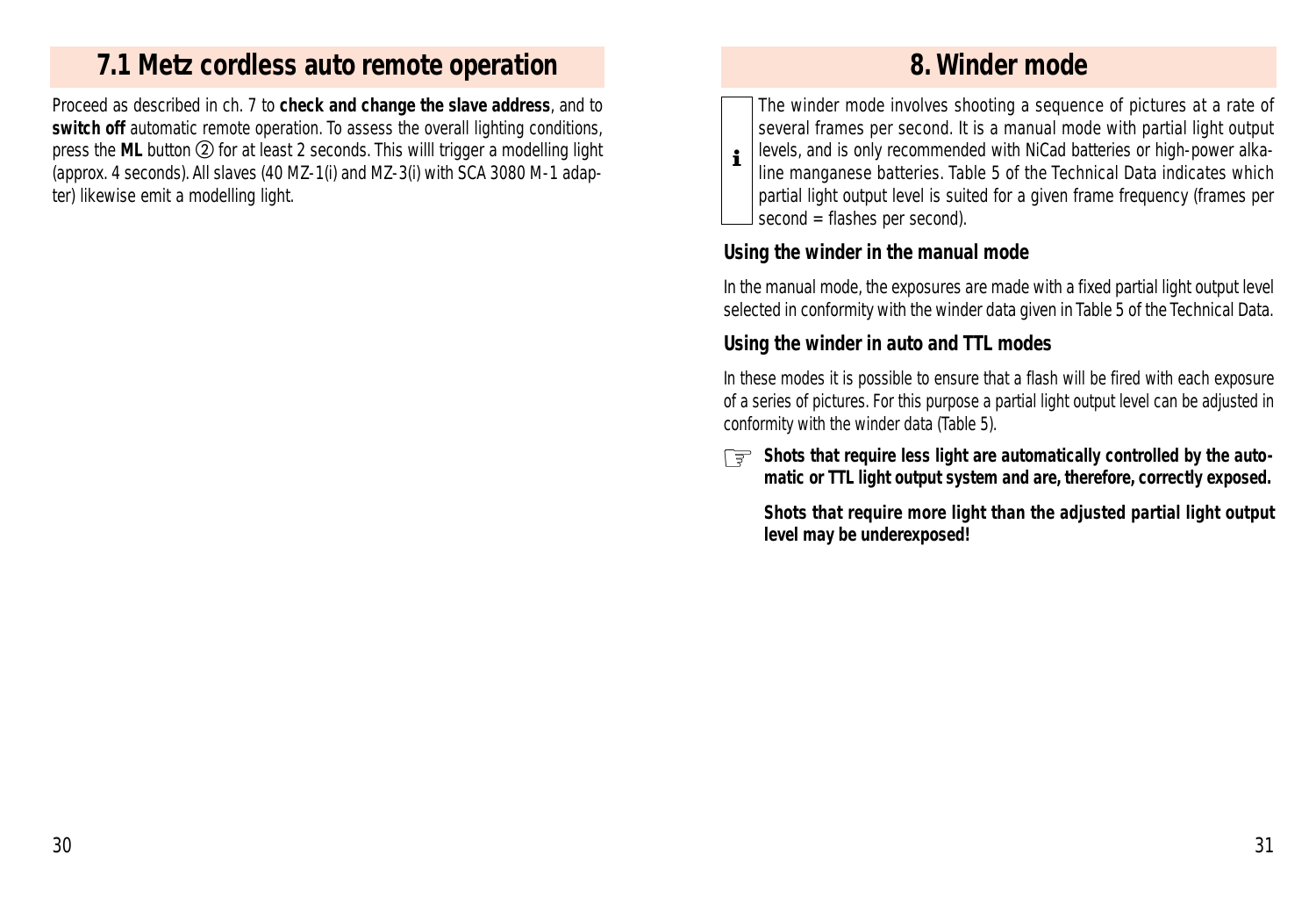# **9. Working with partial light output levels**

*Partial light output levels are manually adjustable fractions of the full-power light output.*  $\mathbf i$ 

Partial light output levels can be set in all operating modes except the TTL remote mode. The recycling times are shorter when partial light output levels are adjusted (see Technical Data, Table 1) instead of full-power flashes. At the same time the guide number of the flashgun is diminished, together with the flash-to-subject distance or flash range, because only part of the flash power is emitted.

*Partial light output cannot be set for TTL remote operation. In strobos-***<br>conic mode the maximum possible partial light output is always** *copic mode, the maximum possible partial light output is always indicated.*

## **Partial light output levels in the auto mode**

Partial light output may be adjusted in the auto mode to ensure that a flash is always triggered with serial shots (winder mode).

The actual light output level for a given flash frequency and number of flashes is specified in Table 5 of the Technical Data.

## **Partial light output levels in the manual mode**

Some situations make it necessary to reduce the amount of light emitted by the flashgun because the selected flash-to-subject distance may result in an excessively high f-number and undesired large depth of field. This is where the partial light output level function comes to the rescue.

The partial light output levels are adjustable within very close increments. The distance value of the flashgun can therefore be easily matched to the subject distance if a specific aperture has to be retained. Thus, professional flash photography is made possible in a very simple manner to deal with difficult situations (great differences in contrast, extreme level of reflection) when the automatic system would not produce optimal results.

# **9. Working with partial light output levels**



*Fig. 19: Partial light output levels in the manual mode*

## **Setting procedure for manual mode with partial light output:**

- Adjust the camera in the manner described in the operating instructions.
- **1** Switch on the flashgun with the main switch  $\textcircled{1}$ .
- **2** Adjust the operating mode selector **(3)** to **M**.
- \*Press the **ISO** button  $\textcircled{6}$  and then adjust the film speed with the + or **-** button
- \*Press the **Zoom** button  $(1)$  and use the  $+$  or  $-$  button  $(9)$  to adjust the zoom value that equals the focal length of the camera lens.
- **3** Press the  $\circled{3}$   $\circled{3}$  button.
- **4** Use the  $+$  or  $-$  button  $\circledcirc$  to continuously change the flashgun's aperture until the required aperture appears on the LC display. Now set the same aperture on the camera.
- *If an SCA 3000 adapter is used, some cameras automatically transmit* ☞ *the f-number. Should this be the case, the aperture on the camera must be changed until the required f-number appears on the LC display of the flashgun.*
- **5** Press the **P** button  $\textcircled{5}$ , and then use the + or button  $\textcircled{9}$  to continuously change the partial light output level until the required distance appears on the LC display. \* must additionally be set on some cameras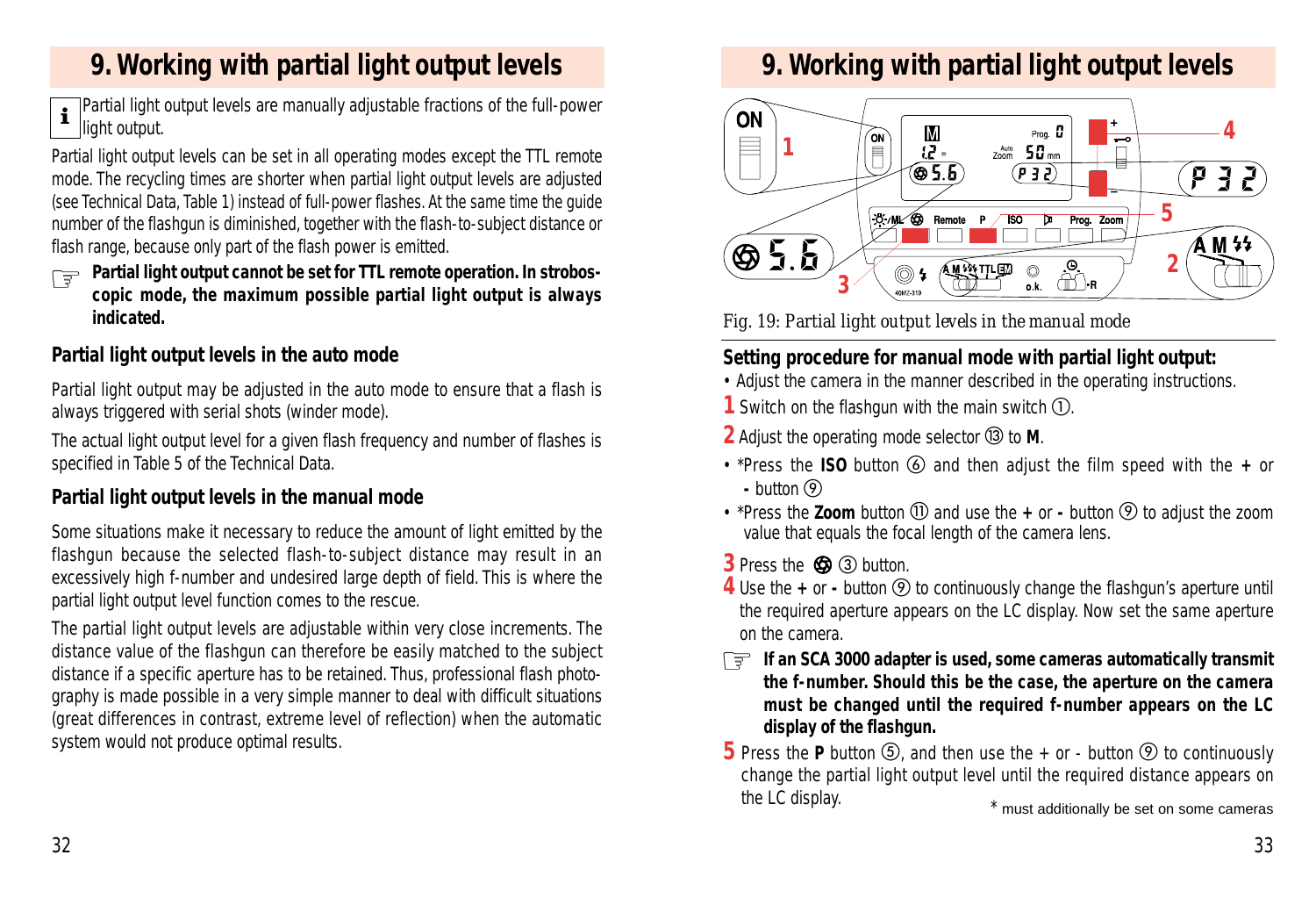# **9. Working with partial light output levels**

#### **Flash durations**

The adjustable partial light output levels result in different flash durations (see Technical Data, Table 1). The specified flash durations apply only to single flashes in manual mode. With serial flashes (winder or stroboscopic mode) the last flashes may have a longer duration. Flash duration in the auto and TTL modes can also be shorter when the automatic exposure control switches off the flash at an earlier moment.

## **Macrophotography (close-ups)**

Parallax error can be compensated by tilting the main reflector downwards by -5° or -13°. For this purpose pull the reflector completely out, and then tilt it down.

With close-up photography it is important to ensure that a certain minimum lighting distance is maintained to avoid overexposure.

For exposures with extremely short flash-to-subject distances, we advise you to use small partial light output levels in manual mode, as described on page 32.

## **10. Stroboscopic mode**



#### *Fig. 20: Stroboscopic mode*



*In this mode several flash exposures are made on the same frame. This is particularly interesting for motion studies and for special effects (Fig. 20).*

In stroboscopic mode, several flashes are fired at a certain flash frequency. Consequently, this function is only possible with a partial light output level of  $1/4$ max. or less.

For a stroboscopic exposure it is possible to select a flash frequency of 1...30 Hz in 1 Hz increments, and a number of flashes of 2...20 in single increments.

The maximum possible partial light output level in stroboscopic mode is automatically adjusted (see Technical Data, Table 5). The partial light output level can be adjusted manually to the minimal value of 1/256 to achieve short flash durations. The LC display indicates the distance applicable to the adjusted parameters. The displayed distance value can be adjusted to the actual shooting distance by varying the f-stop or the partial light output level. The aperture adjusted on the flashgun must be transferred to the camera. The distance range can be increased by loading a high-speed film.

*Use of the stroboscopic mode is not possible when the secondary* ☞ *reflector is switched on.*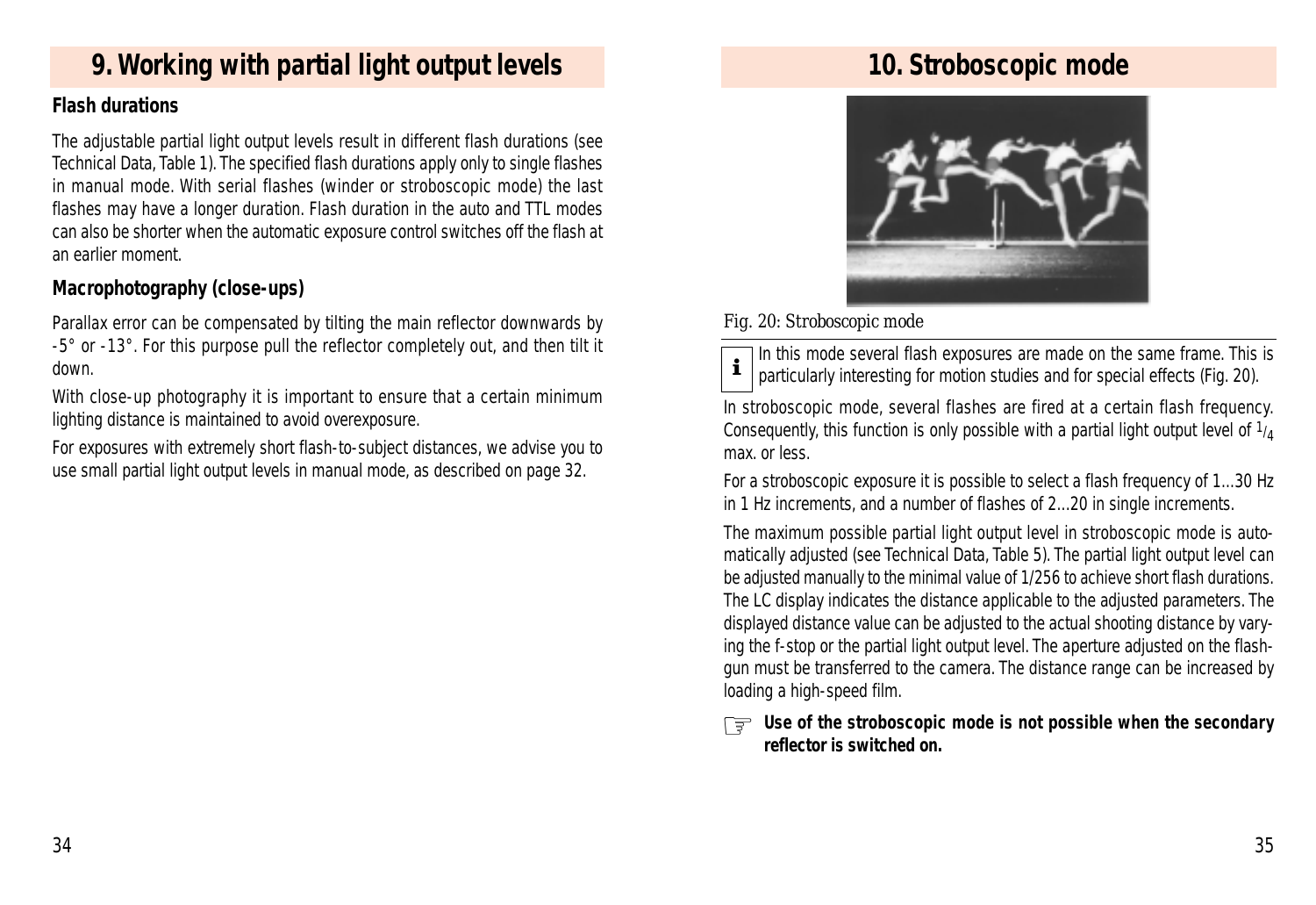# **10. Stroboscopic mode**





## **Setting procedure for stroboscopic mode:**

- Adjust the camera to manual mode, as explained in the manufacturer's Operating Instructions, and select the matching shutter speed (see Technical Data, Table 5).
- **1** Switch on the flashgun with the main switch  $\Omega$ .
- If the film speed has not yet been set on the mecablitz:
- Adjust the operating mode selector **3** to **A**.
- Press the **ISO** button  $\textcircled{6}$  and set the film speed with the  $*$ +" or  $*$ -" button  $\textcircled{9}$
- **2** Adjust the operating mode selector  $\circled{3}$  to  $\sharp$
- \*Press the **Zoom** button **(1)** and use the  $*$ +" or  $*$ -" button  $\circled{Q}$  to set the zoom value selected on the camera lens.
- **3** Press the button **N (6)** (double function of the **ISO** button).
- **4** Enter the desired number of flashes **N** with the  $\mu$ +" or  $\mu$ -" button  $\circled{9}$ .
- **5** Press the **f(HZ)** button  $\oslash$  (double function of the  $\triangleright$  button.
- **6** Enter the desired flash frequency  $f(Hz)$  with the  $\mu$ +" or  $\mu$ -" button  $\circled{9}$ .
- If necessary, press key  $P$   $\circled{5}$  and use the  $*$ +" or  $*$ -" button  $\circled{9}$  to reduce the partial light output level.

# **10. Stroboscopic mode**

• \*Press the button  $\circled{3}$   $\circled{3}$ . Then use the  $*$   $*$  or  $*$  button  $\circled{9}$  to select an aperture that matches the distance to the subject. Set this aperture also on the camera.

\*must additionally be set on some cameras

*The distance to the moving subject is used as the distance value. To* ☞ *prevent overexposure of the motionless background this should either be very dark or far behind the moving subject. The best results are achieved at a low ambient light level.*

Table 5 of the Technical Data specifies the maximum partial light output levels for the N - f(Hz) combinations.

Ensure that an adequately slow shutter speed is set on the camera.

Table 6 of the Technical Data specifies the fastest shutter speeds for the N - f(Hz) combinations.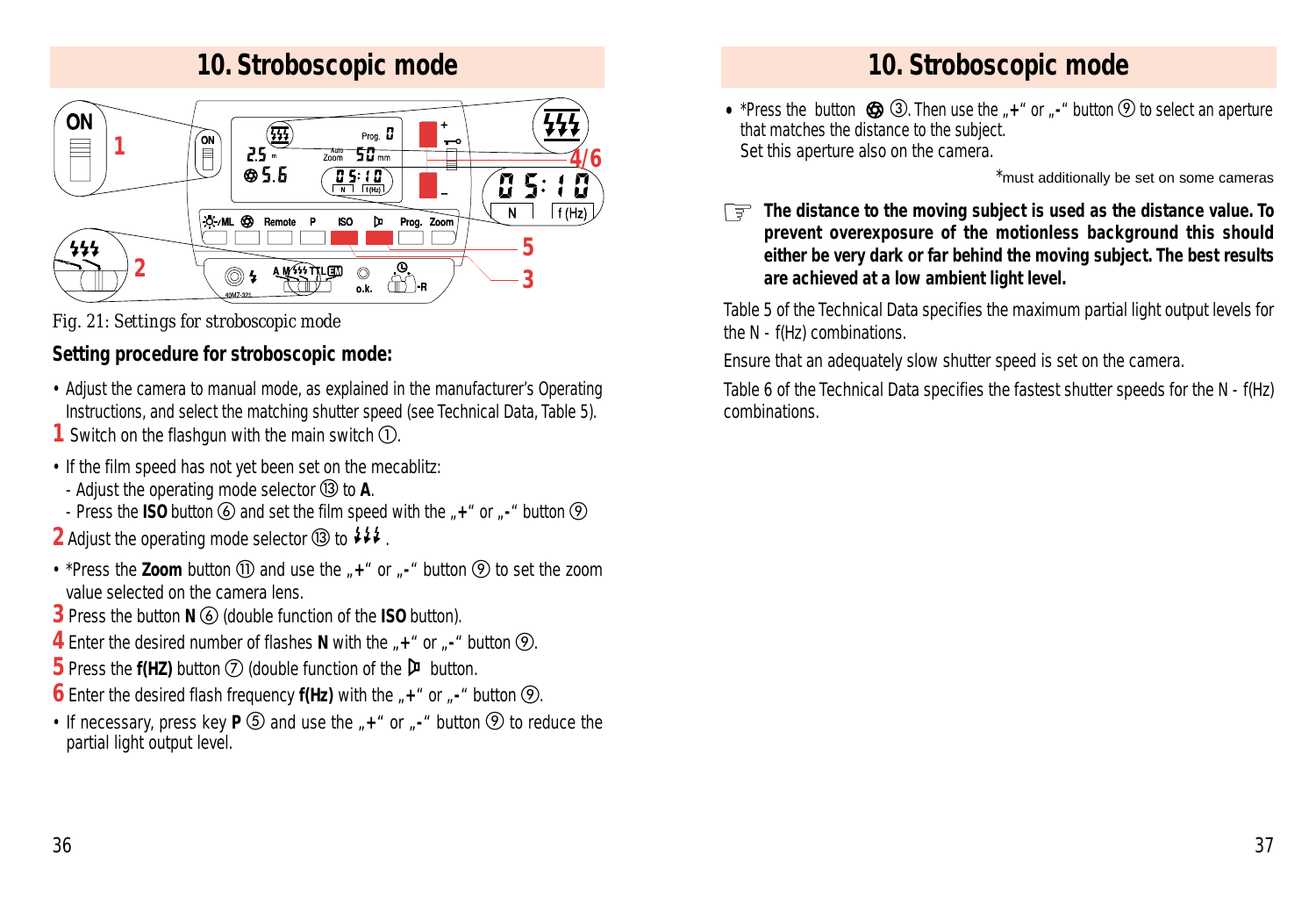## **11. Fill-in flash in daylight**





*Fig. 22: Fill-in flash in daylight*

The mecablitz can also be used for fill-in flash in daylight to soften harsh shadows and lower the contrast, thereby producing a more balanced exposure when shooting against the light. Various possibilities are open to the user for fill-in flash.

## **Fill-in flash in auto mode**

Use the camera, or a hand-held exposure meter, to establish the required aperture and shutter speed for a normal exposure. Ensure that the shutter speed either equals, or is slower than, the fastest flash synch speed (varies with different camera models). *Example:*

*Established aperture = f/8; established shutter speed = 1/60th sec. Flash synch speed of the camera e.g. 1/100th sec. (see operating instructions for the given camera).*

The two established values for aperture and shutter speed can be set on the camera because the camera's shutter speed is slower than the camera's flash synch speed.

To maintain a balanced range of highlights, for instance in order to retain the character of the shadows, it is advisable to select the automatic aperture on the flashgun one setting lower than the aperture adjusted on the camera. In our example f/8 was set on the camera. Consequently, we advise you to adjust f/5.6 as the aperture setting on the flashgun.

# **11. Fill-in flash in daylight**

*When shooting into the light ensure that the backlight does not shine directly onto the sensor as this will confuse the flashgun's electronics.* ☞

#### **Fill-in flash in manual mode**

The partial light output levels can be used in manual flash mode to achieve the desired brightening effect of fill-in flash.

#### **Complete illumination of shadow areas**

Use the camera, or a hand-held exposure meter, to establish the required aperture and adjust this value on both the camera and flashgun. The aperture adjusted on the camera is automatically transferred to the flashgun when an SCA 3000 adapter is used in conjunction with a data compatible camera. The given range of the flashgun is indicated on the LC display. If the distance to the subject is shorter than the indicated flash range, then select a partial light output level to match the distance. For this purpose continue pressing the **P** button and the  $\sqrt{I}$ -" button until the flash range and subject distance coincide.

#### **Graduated brightening effect**

Use the camera, or a hand-held exposure meter, to establish the required aperture and adjust this value on both the camera and flashgun. The aperture adjusted on the camera is automatically transferred to the flashgun when an SCA 3000 adapter is used in conjunction with a data compatible camera. To diminish the brightening effect compared with complete illumination, adjust the partial light output levels in such a manner that the setting is advanced by 1/3 f-stop with each depression of the button.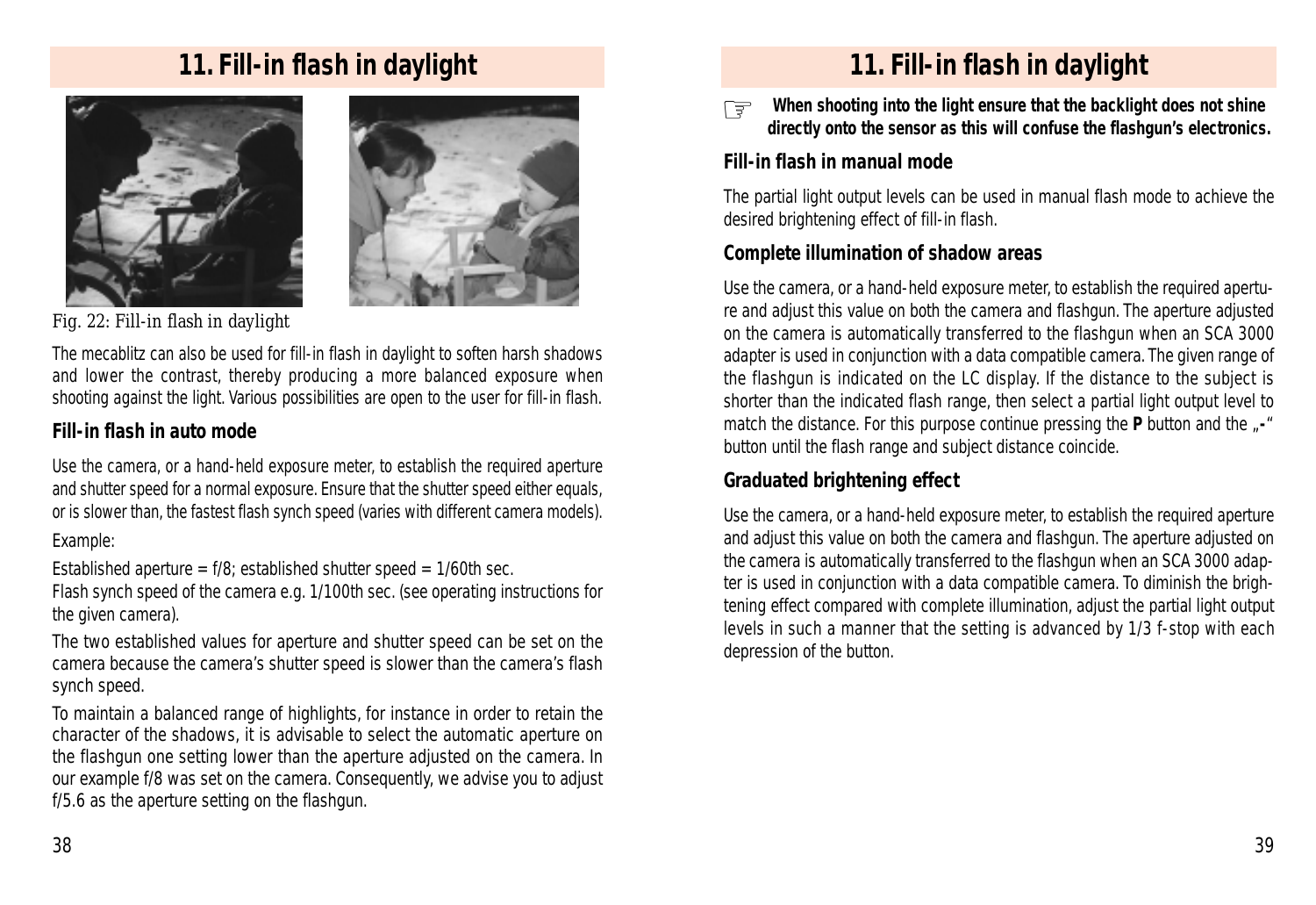## **11. Fill-in flash in daylight**

#### **Fill-in flash in TTL mode**

Some camera models automatically control fill-in flash when in program or automatic mode. The manner of camera internal fill-in flash control varies greatly between the different modern camera models, making it impossible to give a precise description of the individual adjusting procedures. These are normally given in the operating instructions for the given camera. Shadows can also be brightened with a flashgun in TTL mode on cameras that do not feature a special fill-in program or setting. In such cases the effect of fill-in flash depends upon the properties of the camera's TTL metering system. Consequently, in many instances it will be advisable to use fill-in flash in automatic mode.

## **12. Working with user programs**



*Fig. 23: Display of an activated user program*

*Your flashgun is provided with a memory that will enable you to enter your own flash programs on nine program places. This is particularly advantageous for constantly recurring flash situations.*

Program 0 (Prog.0) is loaded when the flashgun is operated for the first time. The home program place 0 covers the standard operating range of the flashgun.

The data that were active just before the flashgun was switched off are stored in program 0. If, prior to switch-off, the data were loaded in program 7 and one or more of the parameters were changed, then it is possible that program "0" will be indicated. If the flashgun is now switched off, the data will be stored and presented in an unchanged form on program "0" when the flashgun is switched on again.

The 9 program places have been assigned in the factory as specified in Table 3 of the Technical Data.

The second STO and RCL functions assigned to the buttons are displayed only after the Prog. button has been depressed. The second functions are:

**STO** = STORE the values indicated on the LC display.

**RCL** = RECALL = Load the stored data of a user program.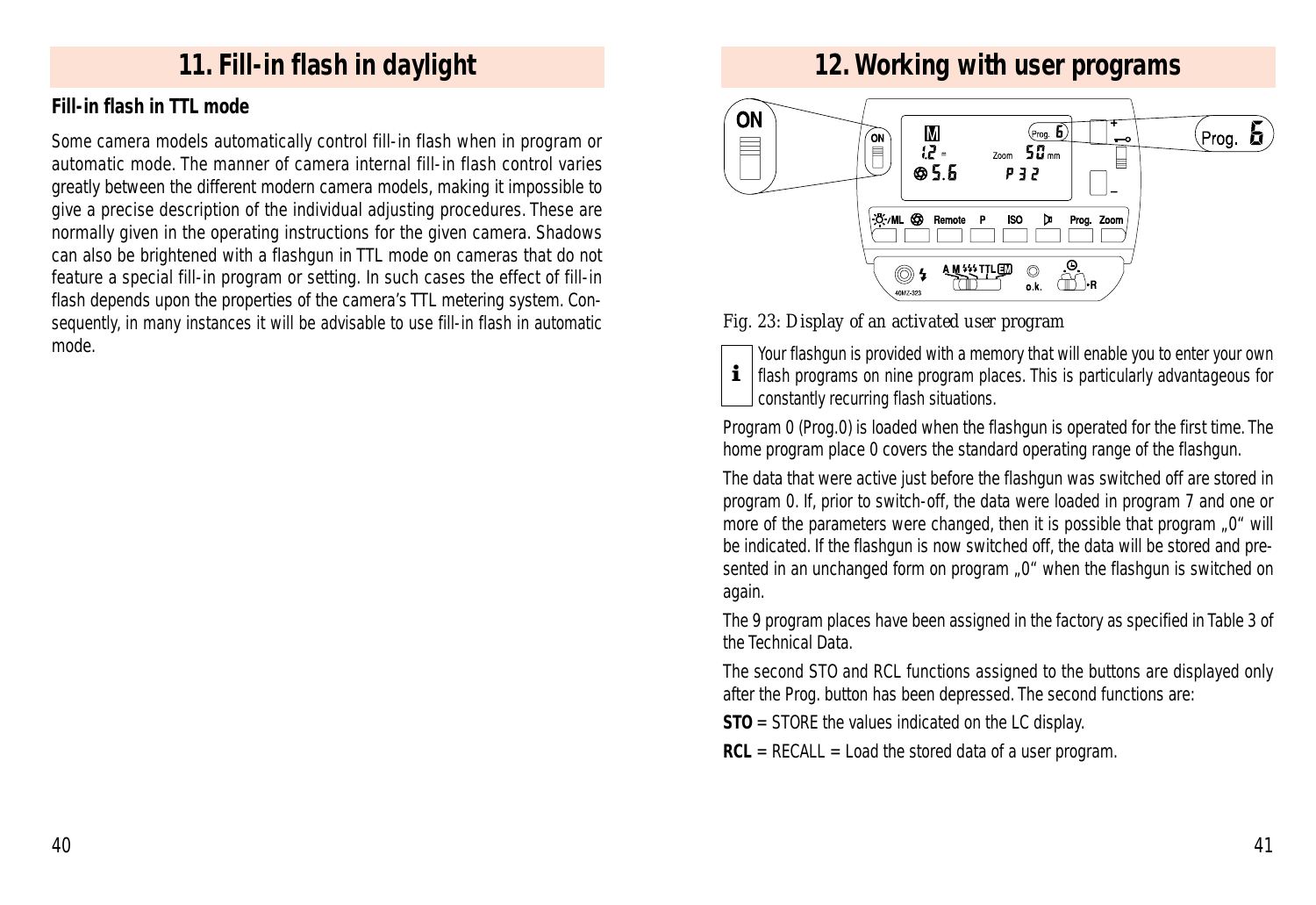## **12. Working with user programs**



#### *Fig. 24: Calling a stored user program*

When proceeding from program 0 - as the home program with the standard operating range - to transfer to another program with RCL (Recall), the data of the standard working range are first stored in the home program place 0 before the new data of the selected program place can be read from the memory.

In the event that the original standard operating data have to be reactivated, then the home program place 0 is merely recalled.

If a new program place is called without subsequently pressing the buttons STO (Store) (3) or RCL (Recall) (4) then, after 5 seconds, the flashgun automatically switches back to the previously adjusted program place.

#### **Calling a stored program:**

- **1** Press the **Prog.** button (8): Prog. flashes.
- **2** Select the desired program place Prog. ? with the  $#$ +" button  $\circledR$ .
- **3** Press the button **P (RCL)** .

The program is now loaded and can be used.

A flashing mode symbol on the LC display after a user program has been called indicates a deviation from the setting of the operating mode selector. However, this does not have any influence on the actual exposure. To turn off the flashing symbol, adjust the operating mode selector to the mode that is flashing on the LC display.

# **12. Working with user programs**

If, for example, the operating mode is changed after a stored program has been called, the LC display switches to "Prog.0". But the unchanged parameters of the previously loaded program place are retained.

The factory-set flash programs can be overwritten if you wish to store your own flash programs. Five stickers, included with the flashgun, can be inscribed as a memo when storing your own program places.

## **Procedure for storing a program:**

- Select the required settings (aperture, zoom, operating mode, etc.) for subsequent application.
- Press the **Prog.** button **(8)**; Prog. flashes.
- Use the  $*$  + " or  $*$  -" button  $\circled{9}$  to select the program place Prog. ? where the settings are to be stored.
- Keep the button **Remote (STO)** 4 depressed until a beep signal sounds (approx. 3 seconds). All settings are stored when the bepp signal stops.
- The last settings made on program place 0 are retained when the<br>**Elashaun is switched off. These settings** are reactivated when the *flashgun is switched off. These settings are reactivated when the flashgun is switched on again, provided that the batteries were not removed from the flashgun.*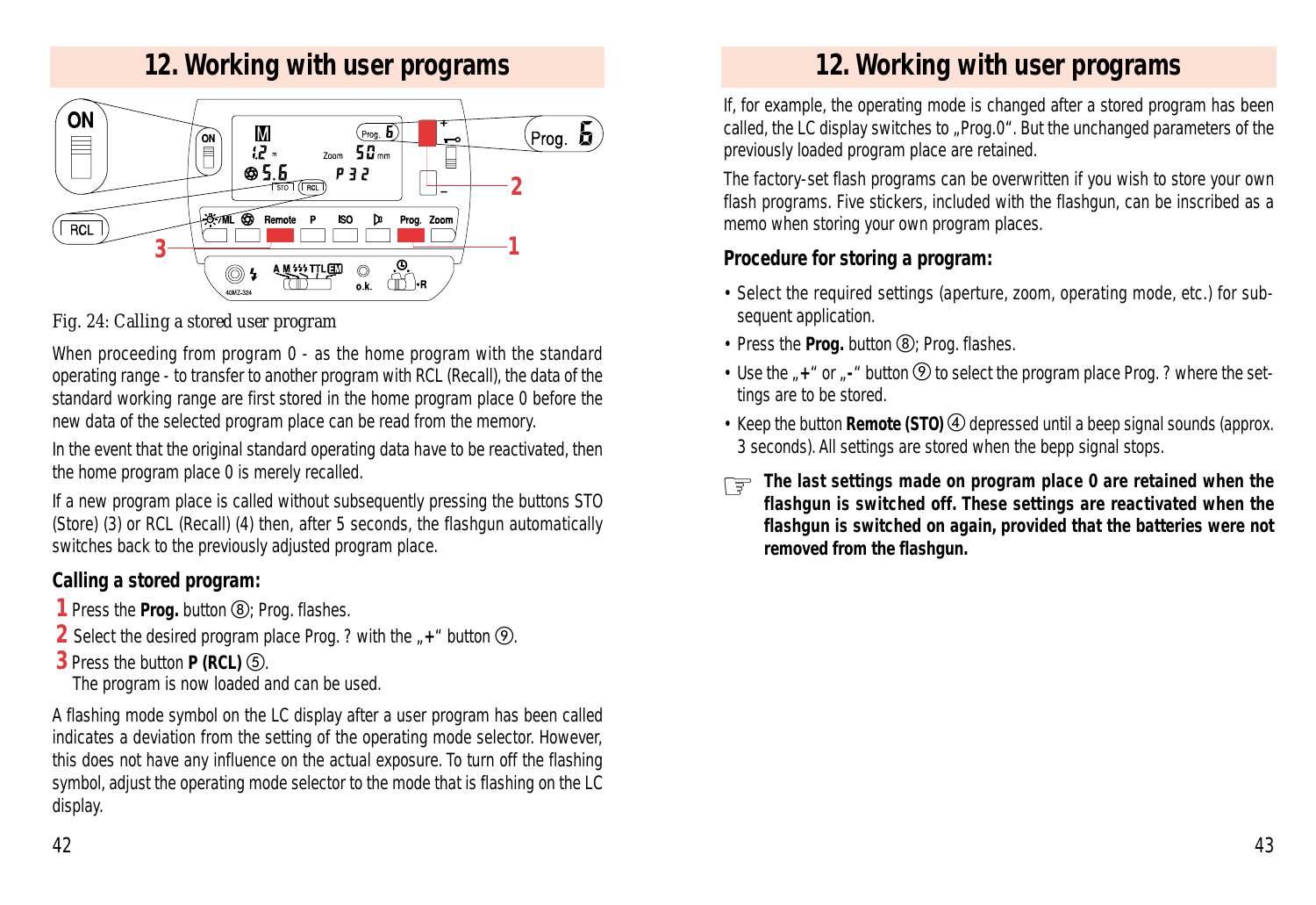## **The zoom reflector (main reflector)**

The camera can automatically adjust the zoom reflector  $\bullet$  to the focal length of the lens; alternatively, this can also be done manually with the Zoom button  $0$ and the  $*$ **+**" or  $*$ **-**" buttons  $\Omega$ .

Zoom 20: Illumination with wide angle diffuser (for 35 mm, from 20 mm focal length onwards) Zoom 24:Wide-angle illumination (for 35 mm, from 24 mm focal length onwards) Zoom 28:Wide-angle illumination (for 35 mm, from 28 mm focal length onwards) Zoom 35:Wide-angle illumination (for 35 mm, from 35 mm focal length onwards) Zoom 50:Standard illumination (for 35 mm, from 50 mm focal length onwards) Zoom 70:Telephoto illumination (for 35 mm, from 70 mm focal length onwards) Zoom 85:Telephoto illumination (for 35 mm, from 85 mm focal length onwards) Zoom 105:Telephoto illumination (for 35 mm, from 105 mm focal length onwards)

For manual zoom control press the Zoom button and adjust the desired zoom setting with the  $#$ +" or  $#$ -" button  $\circled{9}$ .

In the event that your camera with SCA adapter automatically transfers the zoom setting of the lens, simply press the Zoom button twice to reactivate automatic zoom control after a manual zoom reflector adjustment.

## **Ex-Zoom mode** (extended zoom)

The Ex-Zoom mode can only be used with system cameras that are capable of exchanging data via the SCA 3000 adapter.

This mode was created for professional use during reporting work in dense crowds. In the extended zoom mode, the flashgun's zoom reflector position is automatically adjusted one increment further towards a wider angle in relation to the focal length of the camera lens, to guarantee wider coverage.

*Example: Focal length of camera lens 50 mm; zoom reflector setting 35 mm*



## *Fig. 25: Settings for Ex-Zoom mode*

The flashgun's larger angle of coverage provides a higher safety margin for perfect lighting of the subject. In normal operation, the Ex-Zoom mode produces a softer illumination of the subject because more light is reflected back from the walls and ceiling.

## **Setting procedure for the Ex-Zoom mode:**

- Switch off the flashgun with the main switch  $\overline{O}$  for approx. 5 seconds.
- Hold down the zoom button on the flashgun.
- Switch on the flashgun with the main switch  $\Omega$ .
- Release the zoom button  $(1)$ .
- Procede i**n the same sequence** to **switch off** the ex-zoom mode.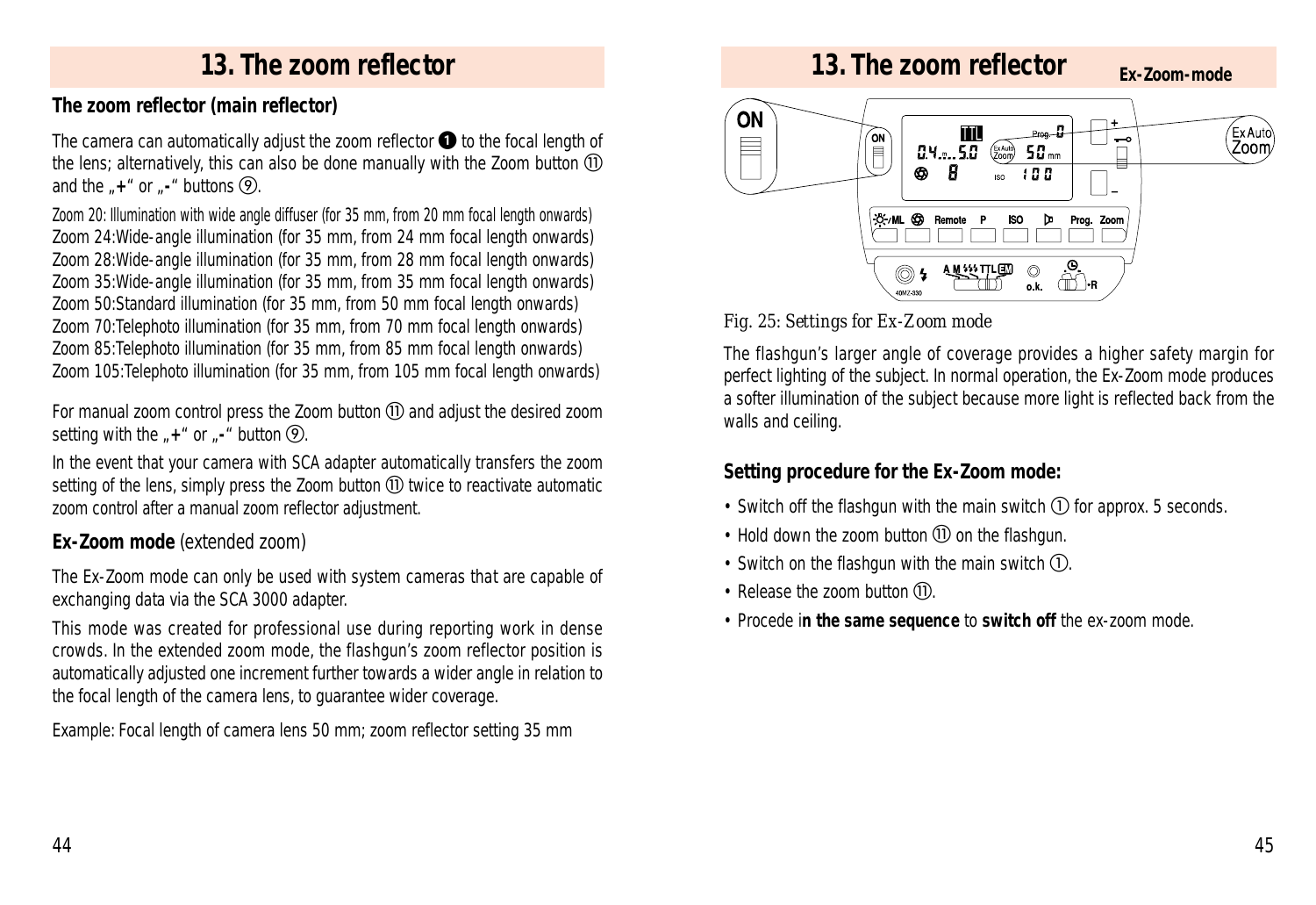# **13. The zoom reflector Exposure o.k. 14. Special functions Exposure o.k.**

#### **Wide angle diffuser**

#### **Pull-out/push-in wide-angle diffuser**

Pull out the wide-angle diffuser  $\bullet$  under the main reflector, all the way to the front. Then release it. This causes the main reflector to automatically advance to zoom position 20 mm. The wide-angle diffuser automatically folds up, and the distances and zoom value on the LC display are modified accordingly.

To push in the wide-angle diffuser, press on the left and right-hand guide rails of the black guide plate. The wide-angle diffuser will fold down and can then be pushed in completely.



#### *Fig. 26: Exposure o.k.*

The correct exposure indicator ("o.k.")  $\bullet$  lights up only when the frame will be, or was, correctly exposed in the auto and TTL mode.

In this manner it is possible to manually trigger a test flash while in auto mode so that the correct aperture can be established beforehand. This is particularly valuable with bounced flash when reflection conditions are difficult to judge.

**1** The test flash is triggered with the manual firing button **(4)** (fig. 26).

If the exposure o.k. indicator  $\Phi$  remains dark after the test flash was fired, then adjust the next larger aperture (smaller f-number) or diminish the distance to the reflection surface or subject, and repeat the test flash.

The f-stop established in this manner must also be set on the camera.

#### *To trigger a test flash, hold the camera and flashgun in the same*<br>manner as for the actual shot *manner as for the actual shot.*

This facility can also be used with TTL mode without having to produce test exposures. The flashgun is adjusted to auto mode, and the correct aperture is then determined with a test flash in the previously described manner. The established aperture is transferred to the camera, and the flashgun is then readjusted to TTL mode.

This procedure is relatively accurate with lenses of medium focal length of between 28 mm and 85 mm. But in borderline cases underexposure may occur with subsequent TTL exposure.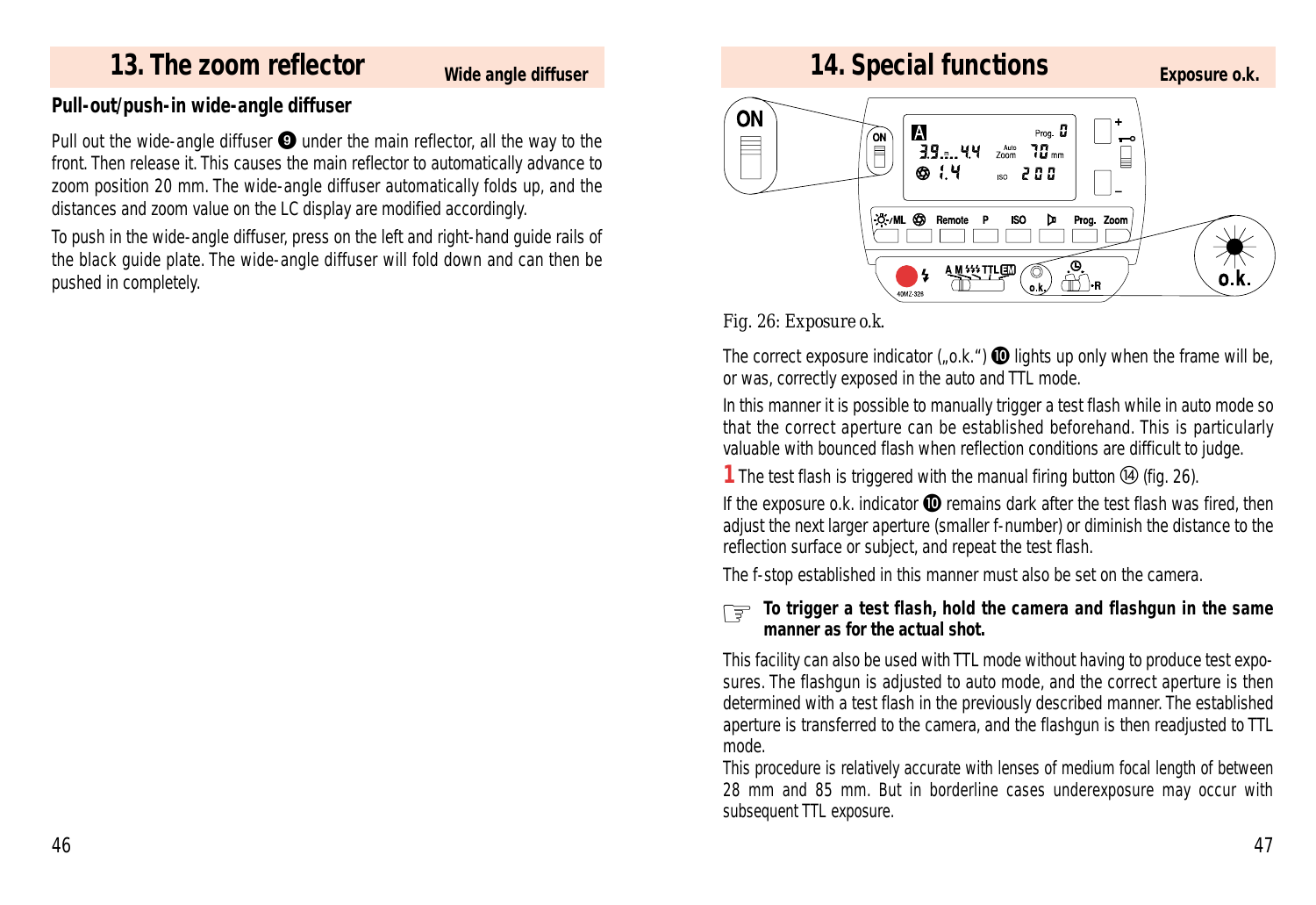

#### *Fig.27: The AF measuring beam*

In such an event the exposure o.k. display  $\Phi$  remains dark after the shutter has been released. Select the next larger f-stop (e.g. f/8 instead of f/11), and repeat the exposure.

#### **AF measuring beam**

As the release or other sensory control of the camera is operated, the integrated AF measuring beam  $\odot$  is automatically activated in the event of low lighting levels or with a low-contrast subject. The measuring beams project a light pattern onto the subject (Fig. 27). The camera's autofocus system uses the light reflected from the subject to measure image sharpness and focus the lens. The range of the AF measuring beam  $\odot$  is approx. 9 m with a 50 mm f/1.7 lens.

*This function is only available with specific AF cameras in conjunction* ☞*with an SCA 3000 adapter.*

#### **The ML function (Modelling Light)**

The ML button **②** on the flashgun triggers a modelling light for approx. 4 seconds to allow assessment of the shadows, particularly in remote control modes. When the **ML** button is pressed on the controller (master flashgun), all slaves of the type 40 MZ-1(i) and 3 (i), and 50 MZ-5 will simultaneously emit such modelling light. 40 MZ-.. slaves must be fitted with an SCA 3080 adapter for this purpose. Hold down the **ML** button  $\oslash$  for at least 2 seconds to trigger the modelling light and release the ML button  $\oslash$  the moment the modelling light lights up. Switch off the mecablitz if you wish the light to be cut off.

#### *The modelling light can be triggered about 60 times with a fully charged battery.* ☞

*This mode is not suitable with battery operation.*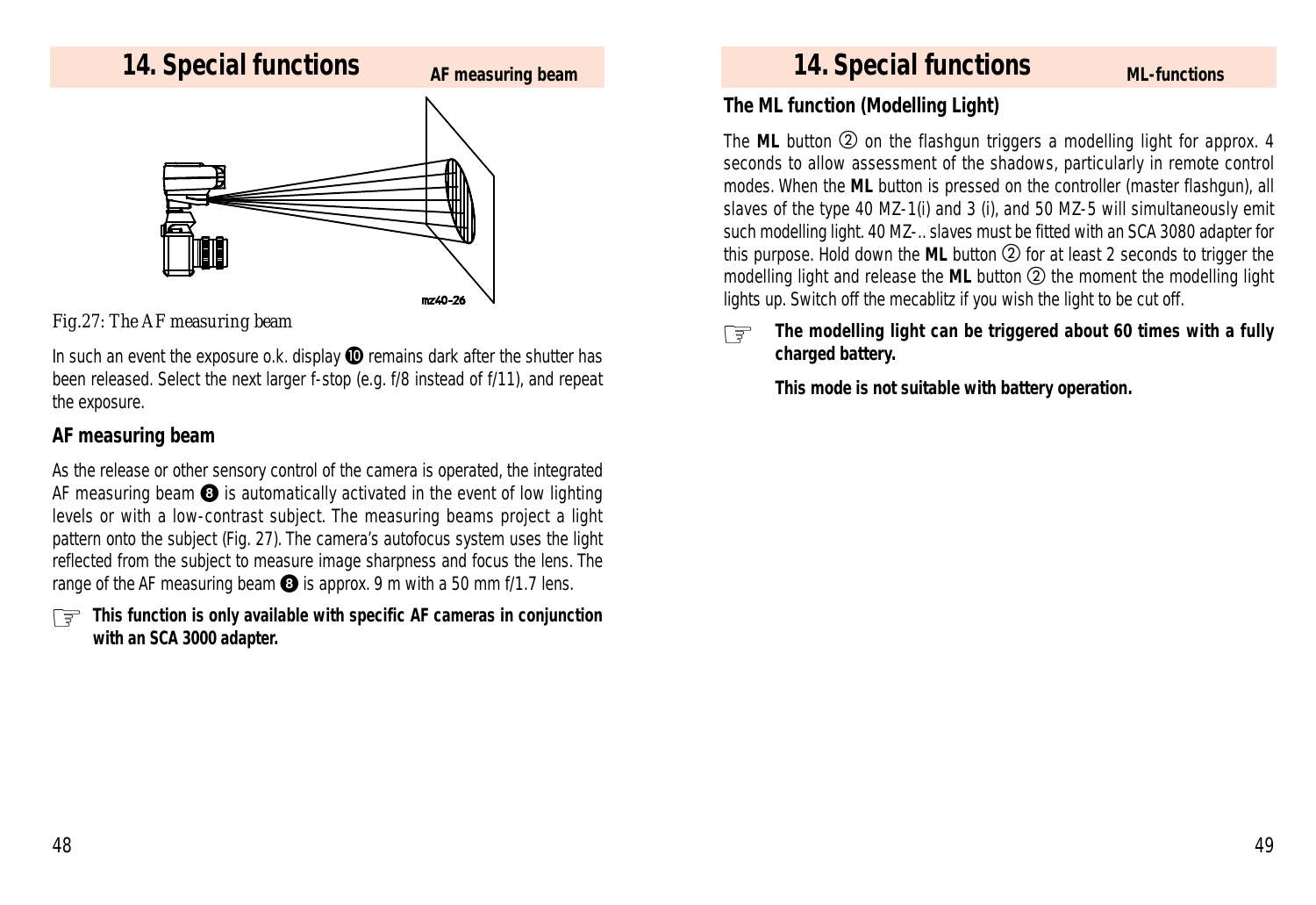

#### *Fig. 28: Switching on the beep function*

The beep function can be used to indicate certain flashgun functions acoustically. An acoustic signal (beep) may be selected for the following situations:

- Flash readiness
- Correct exposure
- Incorrect operation (alarm)

## **An intermittent beep signalling alarm sounds:**

- When, after loading a user program, the adjusted and stored operating modes do not coincide.
- When, after calling a user program, a deviating ISO film speed is detected.
- When the flashgun is adjusted to auto mode, but the set values for aperture and ISO film speed will exceed the light output control range. The aperture is automatically adjusted to the next permissible f-stop.
- When the ISO film speed or the aperture are readjusted in the auto mode with the result that the light output control range would be exceeded.
- When the camera transmits a focal length shorter than 24 mm.
- When the wide-angle diffuser is folded out, but the camera transmits a focal length shorter than 20 mm.
- When the exposure is o.k. but flash readiness has not yet been reached.



*Fig. 29: Locking the controls*

## **Switching on the "Beep" function**

Press the  $\mathfrak{p}_{\mathcal{D}}(\mathfrak{D})$  button and switch the function on (display  $\mathfrak{I}$ ) or off (display  $\mathfrak{O}$ ) with the  $+$  or  $-$  button  $\Omega$ .

## **Locking the controls (key function)**

Switch <sup>(®</sup> locks all buttons and switches to prevent inadvertent readjustment during flash operation.

The buttons  $\mathfrak{D}$ /ML  $\mathfrak D$  and  $\mathfrak F$   $\mathfrak A$  as well as the main switch  $\mathfrak D$  will not be locked.

#### **Switching on with the controls locked**

If you switch the flashgun on with the controls locked, the operating mode indicator in the LC display will blink. This is a reminder that you should:

- set the operating mode selector to the operating mode which is blinking (if it is not already there) and
- unlock switch  $\circled{3}$  and lock it again.
- Always carry out these two steps, since incorrect exposures may
othorwise result (depending an the aperating mode) *otherwise result (depending on the operating mode).*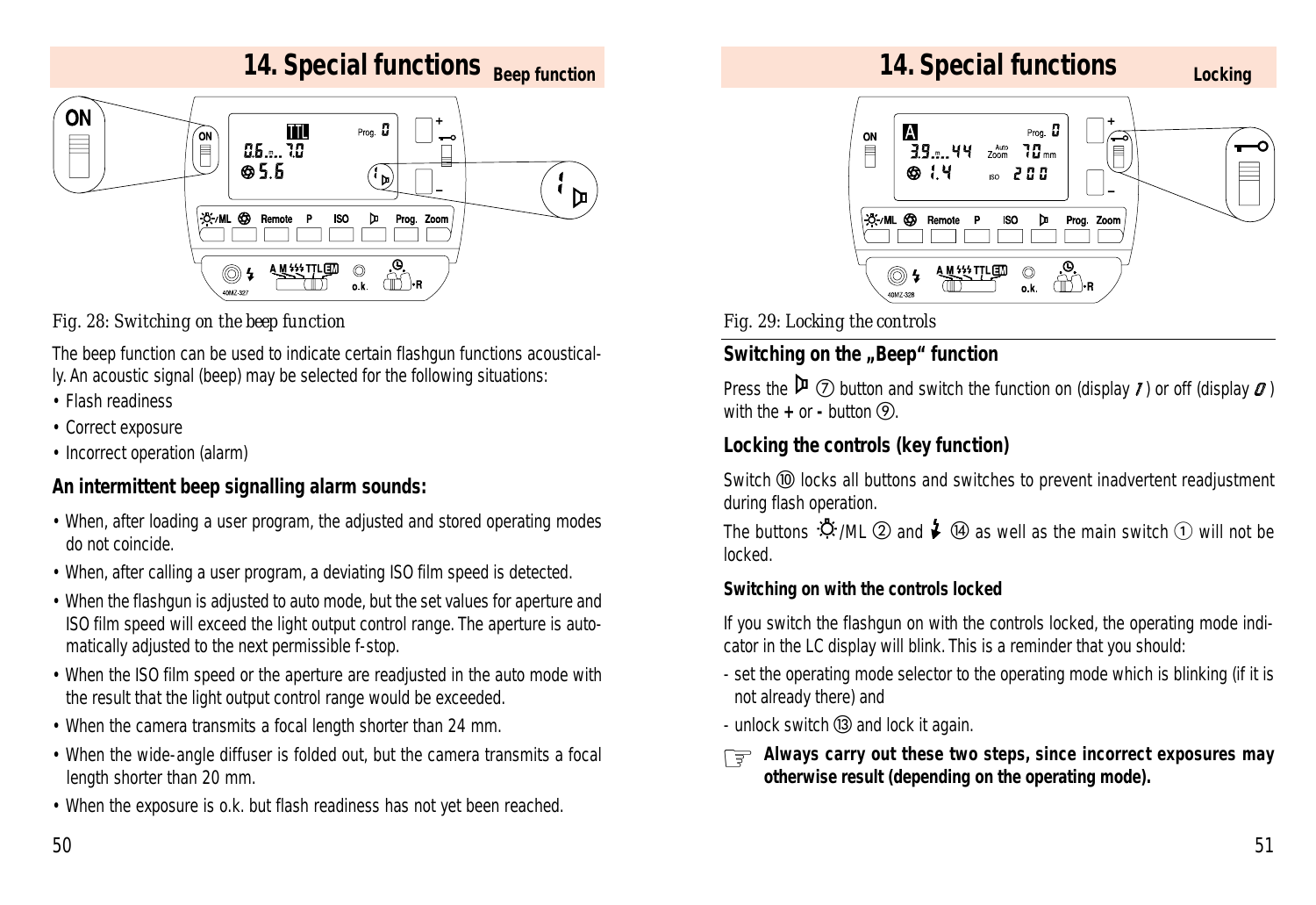# **14. Special functions m-ft display**

**Rapid - / Automatic cut-out**



#### *Fig. 30: Automatic cut-out*

#### **The Rapid function**

Recycling times in the A and TTL modes depend on the amount of light required for the shot. Recycling takes 11 seconds max. when full-power flashes are fired. Should this be too long, the Rapid function comes to the rescue.

Use of the Rapid function is especially valuable when taking shots inside a room, where fast recycling is more important than a maximum light output. However, the guide number is reduced by 1 increment, e.g. from GN 40 (with ISO 100/21° film - 50 mm zoom) to GN 28 (with ISO 100/21° - 50 mm zoom).

# *Partial light output levels are not possible with the Rapid function.* ☞

#### **Automatic cut-out**

If you set the multi-function switch  $\circledR$  to the "clock symbol", the flashgun is automatically switched off approximately 10 minutes after it was last used, thus protecting the batteries against inadvertent discharge.

The last used operating mode, or the last set user program is retained when the flashgun is switched off so that it becomes instantly available when the flash is switched on. Press the  $*$  +  $*$  or  $*$  **button**  $\circledR$  to switch on again.

## **14. Special functions**

## **Testing the LCD segments and m-ft changeover (Service Menu)**

The Service Mode 1 has to be called in order to check the LCD segments and to change over the dimensional units ( $m =$  meter; ft = feet).

*Only complete the settings described here! Do not press any other* ☞ *buttons than those described here, otherwise there is the danger that programmed data and user programs will be lost!*

## **Calling the Service Mode 1:**

- **Press** the button  $\Omega$  for the LC display light and **simultaneously** slide the main switch  $\textcircled{1}$  from OFF to ON. If a Pentax adapter is used, hold down button  $\textcircled{2}$  for at least 2 seconds after sliding the main switch  $\mathbb{O}$ .
- **SEr1** and **m** or **ft** flash, and an index number, e.g. 1.0 is indicated.

## **Adjusting the dimensional units:**

• **m** or **ft** is selected with the  $*$ + " button  $\Theta$ .

## **Testing the display segments:**

• Remove the adapter from the mecablitz Press the button  $(2)$  for the LC display light. All segments of the LC display must be indicated.

## **Return to the User Menu:**

• Slide the main switch  $\textcircled{1}$  to **OFF**, and then to **ON** again.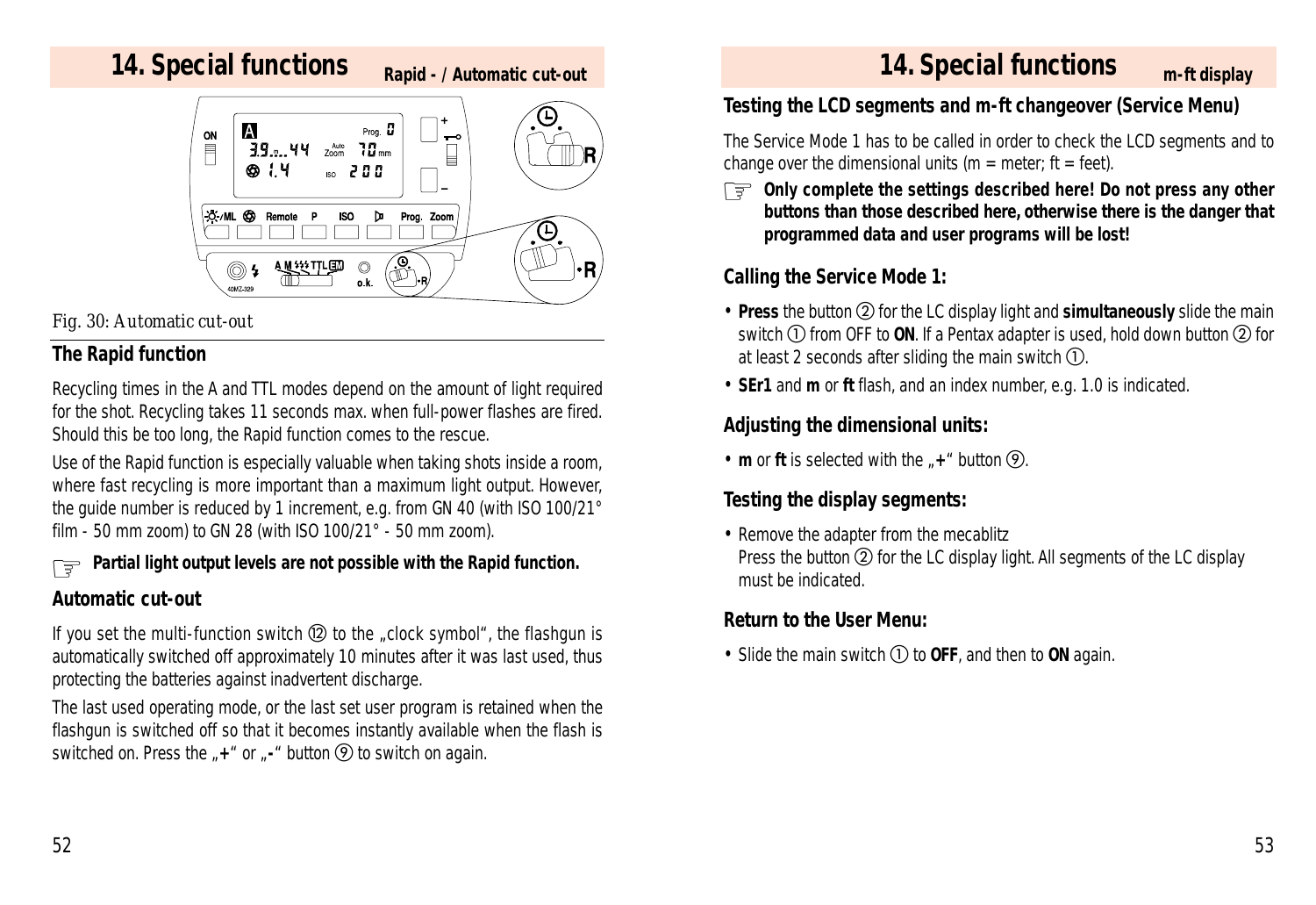## **15. Exposure corrections 16. Technical Data**

The automatic exposure systems are adjusted to a subject reflection factor of 25%, this being the average reflection factor for subjects shot with flash.

Dark backgrounds that absorb a lot of light, or bright backgrounds that reflect a great deal of light (e.g. backlit scenes), can result in overexposure or underexposure of the subject, as the case may be.

#### **Exposure corrections in auto mode**

To compensate the above described effect, exposure can be corrected by opening or stopping down the camera's aperture. If the background is mainly bright, the flashgun's sensor will cut off the flash too soon with the result that the subject will be underexposed. With a dark background the flash is cut off too late so that the subject looks too light.

*Bright background:* ☞

*open the aperture 1/2 to 1 f-stop (e.g. from f/5.6 to f/4)*

*Dark background: close the aperture 1/2 to 1 f-stop*

*(e.g. from f/8 to f/11)*

#### **Exposure corrections in TTL mode**

Many cameras have an adjusting facility for exposure correction which can also be used in TTL flash mode.

## *Note: Please observe the corresponding explanations in the Operating* ☞ *Instructions for the camera or SCA adapter.*

Here, exposure correction by changing the aperture on the lens is not possible. This is because the camera's automatic exposure system will regard the changed f-stop as a normal working aperture.

| Partial light output | Flash duration | LC-display             | Guide number   |
|----------------------|----------------|------------------------|----------------|
| P=Flash Power        | in seconds     |                        | at ISO 100     |
|                      |                |                        | 50 mm zoom     |
| 1                    | 1/200          | 1                      | 40             |
| $1 - 1/3$            |                | $1-$                   |                |
| $1/2 + 1/3$          |                | $\overline{2}$         |                |
| 1/2                  | 1/600          |                        | 28             |
| $1/2 - 1/3$          |                | $\frac{2}{2}$          |                |
| $1/4 + 1/3$          |                | $\overline{4}^{-}_{-}$ |                |
| 1/4                  | 1/1500         | $\overline{4}$         | 20             |
| $1/4 - 1/3$          |                | $\overline{4}$         |                |
| $1/8 + 1/3$          |                | $8-$                   |                |
| 1/8                  | 1/3000         | 8                      | 14             |
| $1/8 - 1/3$          |                | $8-$                   |                |
| $1/16 + 1/3$         |                | $16^{-}$               |                |
| 1/16                 | 1/5000         | 16                     | 10             |
| $1/16 - 1/3$         |                | $16 -$                 |                |
| $1/32 + 1/3$         |                | $32^{-}$               |                |
| 1/32                 | 1/8000         | 32                     | $\overline{7}$ |
| $1/32 - 1/3$         |                | $32-$                  |                |
| $1/64 + 1/3$         |                | $64^{-}$               |                |
| 1/64                 | 1/13000        | 64                     | 5              |
| $1/64 - 1/3$         |                | $64-$                  |                |
| $1/128 + 1/3$        |                | $128^{-}$              |                |
| 1/128                | 1/20000        | 128                    | 3,5            |
| $1/128 - 1/3$        |                | 128                    |                |
| $1/256 + 1/3$        |                | $256^{-}$              |                |
| 1/256                | 1/26000        | 256                    | 2,5            |

*Table 1: Flash durations at the individual partial light output levels*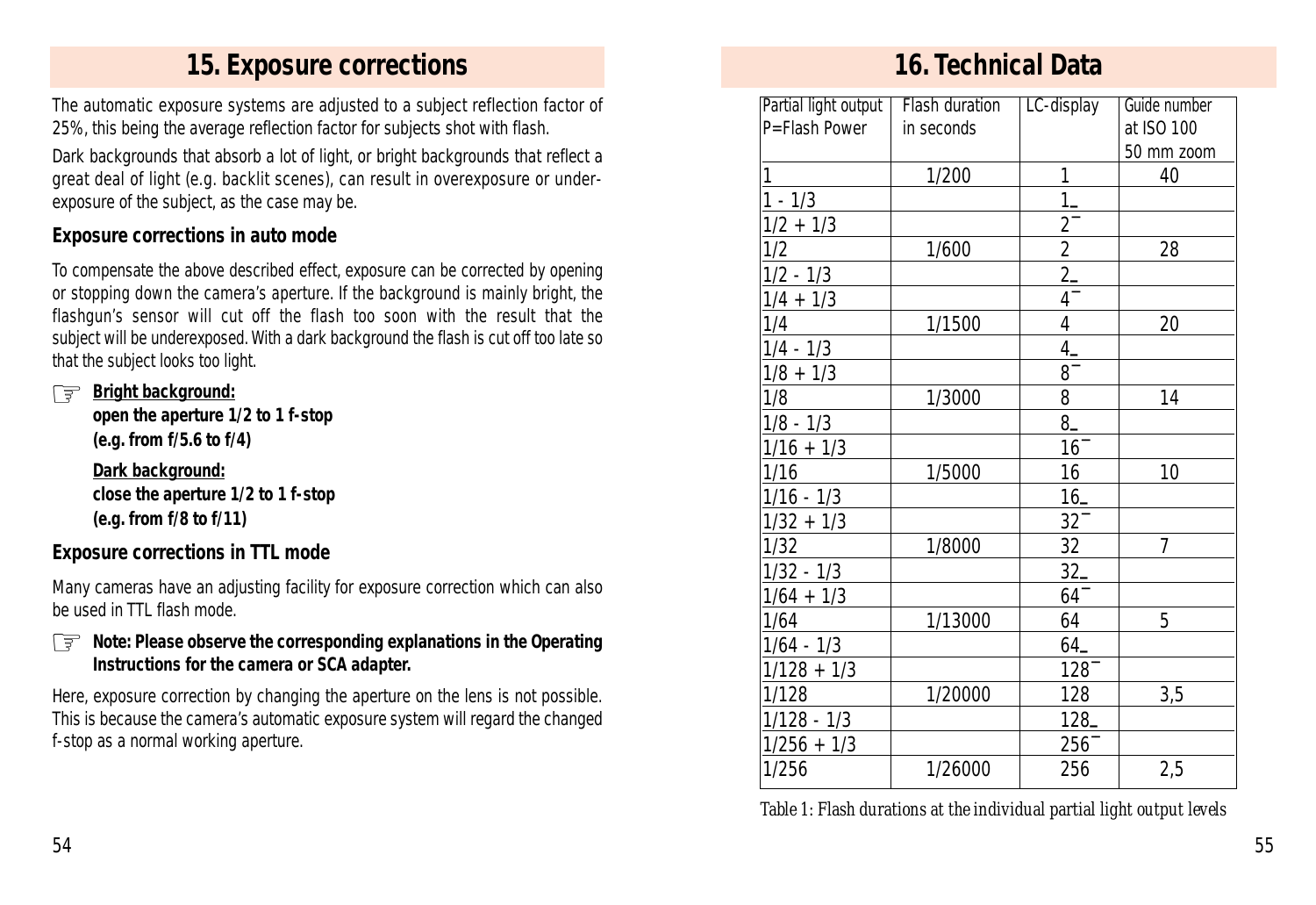## **16. Technical Data 16. Technical Data**

| <b>ISO</b>                                                                                    |                                        |                    |                                                                |                  | <b>APERTURE</b>                  |     |                                                                                                             |                                                 |  |
|-----------------------------------------------------------------------------------------------|----------------------------------------|--------------------|----------------------------------------------------------------|------------------|----------------------------------|-----|-------------------------------------------------------------------------------------------------------------|-------------------------------------------------|--|
| $6 - 8$<br>$10 - 12 - 16$<br>20-25-32<br>40-50-64<br>80-100-125<br>160-200-250<br>320-400-500 | 1.4<br>1.4<br>1.4<br>1.4<br>1.4<br>1.4 | 2<br>$\mathcal{P}$ | 2 2,8 4<br>$2\;\;2.8\;\;4$<br>$2^{2.8}$<br>2 2.8<br>2.8<br>2.8 | 4<br>4<br>4<br>4 | 5,6 8 11<br>2 2.8 4 5.6 8 11 16  |     | 5,6 8 11 16 22<br>5,6 8 11 16 22 32<br>5,6 8 11 16 22 32 45<br>5,6 8 11 16 22 32 45<br>5.6 8 11 16 22 32 45 |                                                 |  |
| 640-800-1000<br>1250-1600-2000<br>2500-3200-4000<br>5000-6400                                 |                                        |                    | 2.8                                                            | 4<br>4           | 5.6 <sub>8</sub><br>5.6 8<br>5.6 | - 8 | 11 16 22 32 45<br>11                                                                                        | 11 16 22 32 45<br>11 16 22 32 45<br>16 22 32 45 |  |

*Table 2: Working aperture ranges*

| Prog.          | Mode   | Partial light<br>output | Number of<br>flashes N | Freq. f(Hz) | ISO | <b>Remarks</b> |
|----------------|--------|-------------------------|------------------------|-------------|-----|----------------|
|                | TTL    | P 1                     |                        |             | 100 |                |
| $\overline{2}$ | ШL     | P 1                     |                        |             | 100 |                |
| 3              | TTL    | P 16                    |                        |             | 100 |                |
| 4              | A      | P 1                     |                        |             | 100 |                |
| 5              | А      | P 16                    |                        |             | 100 |                |
| 6              | M      | P 32                    |                        |             | 100 | 5 frames/sec.  |
| 7              | Strobo | P 16                    | 5                      |             | 100 |                |
| 8              | Strobo | P 32                    | 10                     | 5           | 100 |                |
| 9              | M      | P 2                     |                        |             | 400 |                |

*Table 3: Factory-assigned program places (zoom 50, f/5.6)*

| $\overline{150}$  | Zoom setting - Main reflector |                   |      |                 |                  |      |      |      |
|-------------------|-------------------------------|-------------------|------|-----------------|------------------|------|------|------|
|                   | 20                            | 24                | 28   | 35              | 50               | 70   | 85   | 105  |
| $6/9^\circ$       | 5,5                           | 7                 | 8    | 8,5             | 10               | 11   | 11,5 | 12,5 |
| $8/10^{\circ}$    | 6                             | 8                 | 9    | 10              | 11               | 12,5 | 13   | 14   |
| $10/11^{\circ}$   | 7                             | 9                 | 10   | 11              | 13               | 14   | 14,5 | 16   |
| $12/12^\circ$     | 8                             | 10                | 11   | $\overline{12}$ | 14               | 15,5 | 16   | 18   |
| $16/13^\circ$     | $\overline{9}$                | $\overline{11}$   | 12,5 | 14              | 16               | 18   | 18,5 | 20   |
| $20/14^{\circ}$   | 10                            | 12,5              | 14   | 15              | 18               | 20   | 20,5 | 22   |
| $25/15^{\circ}$   | 11                            | 14                | 15,5 | 17              | 20               | 22   | 23   | 25   |
| $32/16^{\circ}$   | 12,5                          | 16                | 17,5 | 19              | 23               | 25   | 26   | 28   |
| 40/17°            | 14                            | 18                | 20   | 21,5            | 25               | 28   | 29   | 32   |
| $50/18^{\circ}$   | 15,5                          | 20                | 22   | 24              | 28               | 31   | 32,5 | 35   |
| $64/19^{\circ}$   | 18                            | 22,5              | 25   | $\overline{27}$ | 32               | 35   | 37   | 40   |
| $80/20^{\circ}$   | 20                            | 25                | 28   | 30              | 36               | 39   | 41   | 45   |
| 100/21°           | 22                            | 28                | 31   | 34              | 40               | 44   | 46   | 50   |
| 125/22°           | 24,5                          | 31                | 35   | 38              | 45               | 49   | 51   | 56   |
| 160/23°           | 28                            | 35,5              | 39   | 43              | 50,5             | 56   | 58   | 63   |
| 200/24°           | 31                            | 39,5              | 44   | 48              | 56,5             | 62   | 65   | 71   |
| $250/25^{\circ}$  | 35                            | 44                | 49   | 54              | 63               | 69,5 | 73   | 79   |
| 320/26°           | 39                            | 50                | 55,5 | 61              | 71,5             | 79   | 82   | 89   |
| 400/27°           | 44                            | 56                | 62   | 68              | 80               | 88   | 92   | 100  |
| 500/28°           | 49                            | 62,5              | 69   | 76              | 89               | 98   | 103  | 112  |
| 650/29°           | 56                            | 71                | 79   | 87              | 102              | 112  | 117  | 127  |
| 800/30°           | 62                            | 79                | 87,5 | 96              | 113              | 124  | 130  | 141  |
| $1000/31^{\circ}$ | 69,5                          | 88,5              | 98   | 108             | $\overline{1}26$ | 139  | 145  | 158  |
| 1250/32°          | 78                            | 99                | 110  | 120             | 141              | 156  | 163  | 177  |
| 1600/33°          | 88                            | 112               | 124  | 136             | 160              | 176  | 184  | 200  |
| $2000/34^{\circ}$ | 98                            | 125               | 139  | 152             | 179              | 197  | 206  | 224  |
| 2500/35°          | 110                           | 140               | 155  | 170             | 200              | 220  | 230  | 250  |
| 3200/36°          | 124                           | 158               | 175  | 192             | 226              | 249  | 260  | 283  |
| 4000/37°          | 139                           | $\overline{1}$ 77 | 196  | 215             | 253              | 278  | 291  | 316  |
| 5000/38°          | 156                           | 198               | 219  | 240             | 283              | 311  | 325  | 354  |
| 6400/39°          | 176                           | 224               | 248  | 272             | 320              | 352  | 368  | 400  |

*Table 4: Guide numbers at maximum light output (P1)*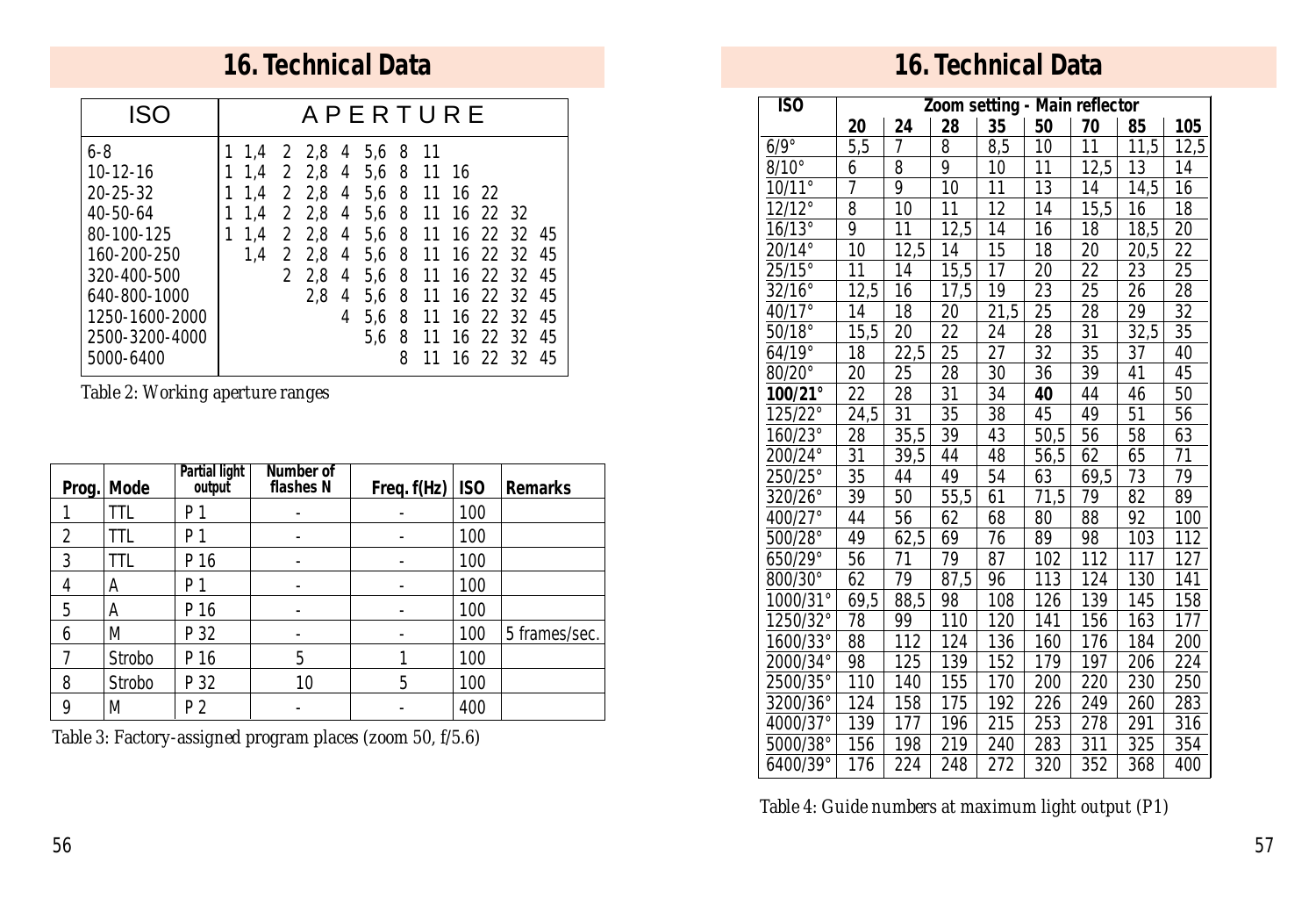## **16. Technical Data**

|                       |           | 1-30 flashes per second = $f(Hz)$ |      |      |      |      |      |  |  |
|-----------------------|-----------|-----------------------------------|------|------|------|------|------|--|--|
| Number of flashes (N) | $2 - 4$   | 1/8                               | 1/8  | 1/8  | 1/8  | 1/8  | 1/8  |  |  |
|                       | 15-7      | 1/16                              | 1/16 | 1/16 | 1/16 | 1/16 | 1/16 |  |  |
|                       | $ 8-12 $  | 1/32                              | 1/32 | 1/32 | 1/32 | 1/32 | 1/32 |  |  |
|                       | $13 - 20$ | 1/64                              | 1/64 | 1/64 | 1/64 | 1/64 | 1/64 |  |  |
|                       |           | Partial light output (P)          |      |      |      |      |      |  |  |

*Table 5: Maximum partial light output levels in stroboscopic mode*

#### **Example:**

You intend to make a stroboscopic shot with 7 flash exposures at a frequency of 3 flashes per second.

#### **Procedure:**

After having completed the first six settings described in "Setting procedure for stroboscopic mode", press the button N and then enter the number of exposures - in this case 7 - with the "+" or "-" button. Then press the button f(Hz), followed by the entry of the flash frequency - in this case 3 - with the  $*$ +" or  $*$ -" button. The maximum possible partial light output level is automatically adjusted to 1/16. The partial light output level can also be manually adjusted to a smaller value.

*The values specified in the tables only apply to fully charged NiCad* ☞ *batteries or to new high power alkaline-manganese batteries. For batteries that have been used it is necessary to adjust the next smaller main partial light output level (e.g. adjust 1/16 instead of 1/8) to ensure that the number of flashes is achieved with certainty.*

## **16. Technical Data**

You have now adjusted the number of flashes = 7 and the flash frequency = 3; the maximum partial light output level of 1/16 has been adjusted automatically. Table 6 shows you the aperture to be set on the camera.

| Flash frequency<br>f(Hz) |              |     |                |     |                |                | <b>Number of flashes</b> |                |                |                |                |         |
|--------------------------|--------------|-----|----------------|-----|----------------|----------------|--------------------------|----------------|----------------|----------------|----------------|---------|
| (Flashes/sec.)           | 2            | 3   | 4              | 5   | 6              | 7              | 8                        | 9              | 10             | 15             | 20             |         |
| 1                        | 2            | 4   | 4              | 8   | 8              | 8              | 8                        | 15             | 15             | 15             | 30             |         |
| 2                        | 1            | 2   | 2              | 4   | $\overline{4}$ | $\overline{4}$ | 4                        | 8              | 8              | 8              | 15             |         |
| 3                        | $\mathbf{1}$ | 1   | $\overline{2}$ | 2   | 2              | $\overline{4}$ | 4                        | 4              | 4              | 8              | 8              | seconds |
| 4                        | 1/2          | 1   | 1              | 2   | $\overline{2}$ | $\overline{2}$ | $\overline{2}$           | 4              | 4              | 4              | 8              |         |
| 5                        | 1/2          | 1   | 1              | 1   | 2              | $\overline{2}$ | $\overline{2}$           | 2              | 2              | 4              | $\overline{4}$ | ≘       |
| 6                        | 1/2          | 1/2 | 1              | 1   | 1              | 2              | $\overline{2}$           | $\overline{2}$ | $\overline{2}$ | 4              | 4              | speed   |
| 7                        | 1/2          | 1/2 | 1              | 1   | 1              | 1              | $\overline{2}$           | $\overline{2}$ | 2              | 4              | $\overline{4}$ |         |
| 8                        | 1/4          | 1/2 | 1/2            | 1   | 1              | 1              | 1                        | $\overline{2}$ | 2              | $\overline{2}$ | $\overline{4}$ | shutter |
| 9                        | 1/4          | 1/2 | 1/2            | 1   | 1              | 1              | 1                        | 1              | 2              | $\overline{2}$ | 4              |         |
| 10                       | 1/4          | 1/2 | 1/2            | 1/2 | 1              | 1              | 1                        | 1              | 1              | 2              | $\overline{2}$ |         |
| 15                       | 1/4          | 1/4 | 1/2            | 1/2 | 1/2            | 1/2            | 1                        | 1              | 1              | 1              | $\overline{2}$ | Camera  |
| 20                       | 1/8          | 1/4 | 1/4            | 1/4 | 1/2            | 1/2            | 1/2                      | 1/2            | 1/2            | 1              | 1              |         |
| 30                       | 1/15         | 1/8 | 1/4            | 1/4 | 1/4            | 1/4            | 1/2                      | 1/2            | 1/2            | 1/2            | $\mathbf{1}$   |         |

*Table 6: Camera shutter speeds in stroboscopic mode*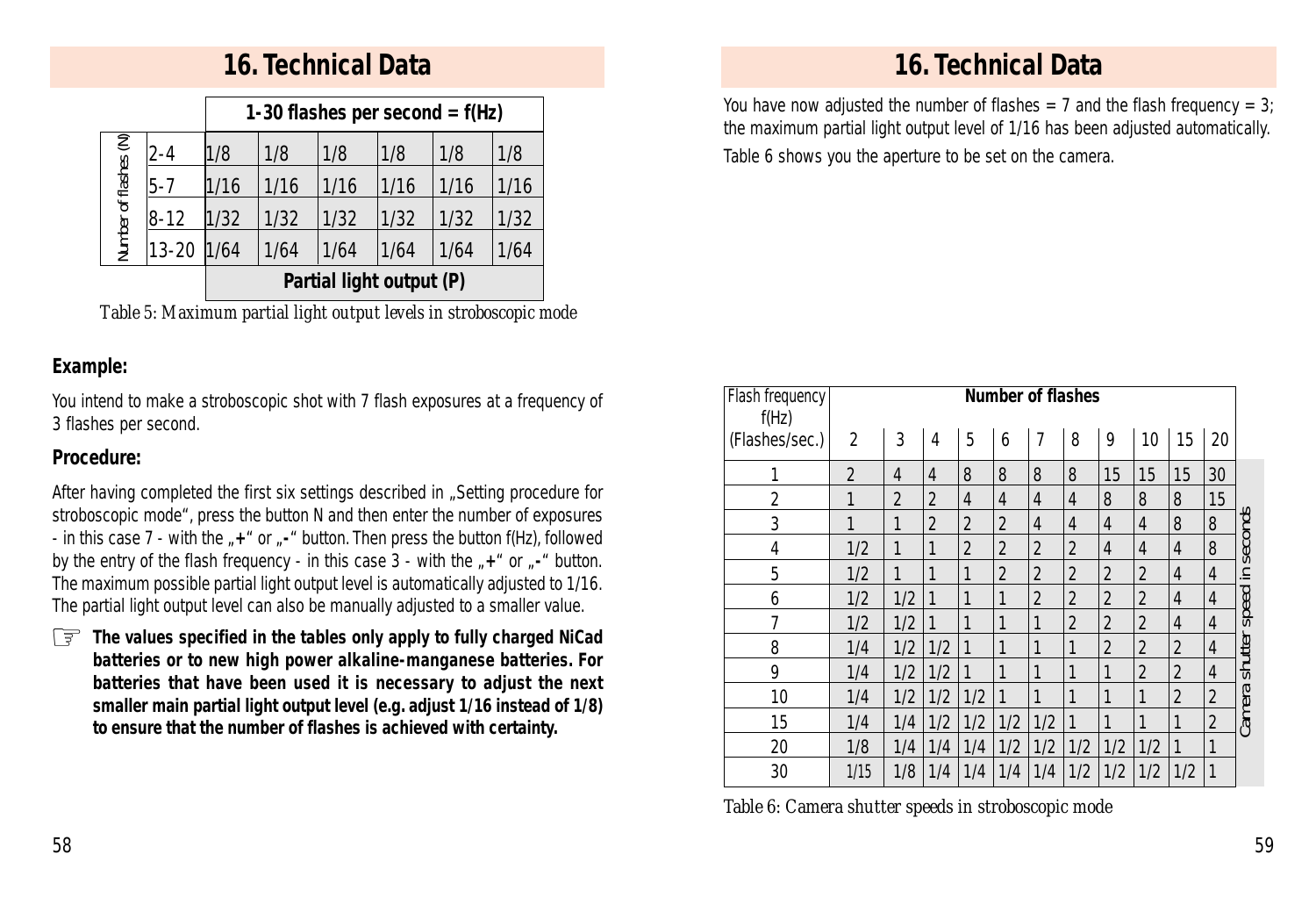## **16. Technical Data 16. Technical Data**

| Battery types                                         |         | Recycling times<br>M-Mode / A-TTL-Modes | Number of flashes<br>min. / max. |
|-------------------------------------------------------|---------|-----------------------------------------|----------------------------------|
| High-power,<br>alkaline-manganese                     | 10 sec. | $0.1$ 10 sec.                           | 100 / 3000                       |
| Lithium                                               | 11 sec. | $0.111$ sec.                            | 200 / 5000                       |
| <b>NiCad</b><br>700 mAh                               | 5 sec.  | $0.15$ sec.                             | 60 / 1200                        |
| NiMh<br>1200 mAh                                      | 5 sec.  | $0.15$ sec.                             | 100 / /2000                      |
| Power Pack P 40                                       | 5 sec.  | $0.15$ sec.                             | 160 / 3200                       |
| Power Grip<br>G 15/16 with<br>alk.-mang. batt.        | 10 sec. | $0.110$ sec.                            | 210/4200                         |
| Power Grip<br>G 15/16 with<br>NiCad batt.<br>1800 mAh | 5 sec.  | $0.15$ sec.                             | 160 / 3200                       |

*Table 7: Recycling times and number of flashes with different battery types*

Guide numbers at ISO 100/21°: see Table 4

12 auto apertures at ISO 100/21°:

f/1, f/1.4, f/2, f/2.8, f/4, f/5.6, f/8, f/11, f/16, f/22, f/32, f/45

| Flash durations:                                           | • approx. 1/2001/20,000 sec. in A and TTL modes |                         |                                                     |  |  |  |
|------------------------------------------------------------|-------------------------------------------------|-------------------------|-----------------------------------------------------|--|--|--|
|                                                            |                                                 |                         | • approx. 1/200 sec. in M mode at full light output |  |  |  |
| Sensor measuring angle:                                    | approx. 25°                                     |                         |                                                     |  |  |  |
| Colour temperature:                                        | approx. 5600 K                                  |                         |                                                     |  |  |  |
| Film speed:                                                | ISO 6 to ISO 6400                               |                         |                                                     |  |  |  |
| Synchronisation:                                           | low-voltage ignition                            |                         |                                                     |  |  |  |
| Number of flashes p. battery charge:                       |                                                 | 60 at full light output |                                                     |  |  |  |
| Swivel/tilt range and lock-in positions of zoom reflector: |                                                 |                         |                                                     |  |  |  |
| upwards:                                                   | $60^{\circ}$                                    | $75^\circ$              | $90^{\circ}$                                        |  |  |  |
| downwards:                                                 | $-5^{\circ}$                                    | $-13^\circ$             |                                                     |  |  |  |
| anti-clockwise                                             | $75^\circ$                                      | $90^{\circ}$            |                                                     |  |  |  |
| clockwise                                                  | $75^\circ$                                      | $90^{\circ}$            | $180^\circ$                                         |  |  |  |
| Dimensions (w x h x d), approx. 83 x 82 x 123 mm           |                                                 |                         |                                                     |  |  |  |
|                                                            |                                                 |                         |                                                     |  |  |  |

Weight with SCA adapter and batteries: approx. 540 g

### **Included:**

Flashgun, Standard Foot 301 (not with "Sets"), cover plate (not with "Sets"), operating instructions, operating instructions for SCA 300/3000 Adapters.

*Flashgun Sets* are supplied with the corresponding SCA adapter instead of the Standard Foot 301 and cover plate.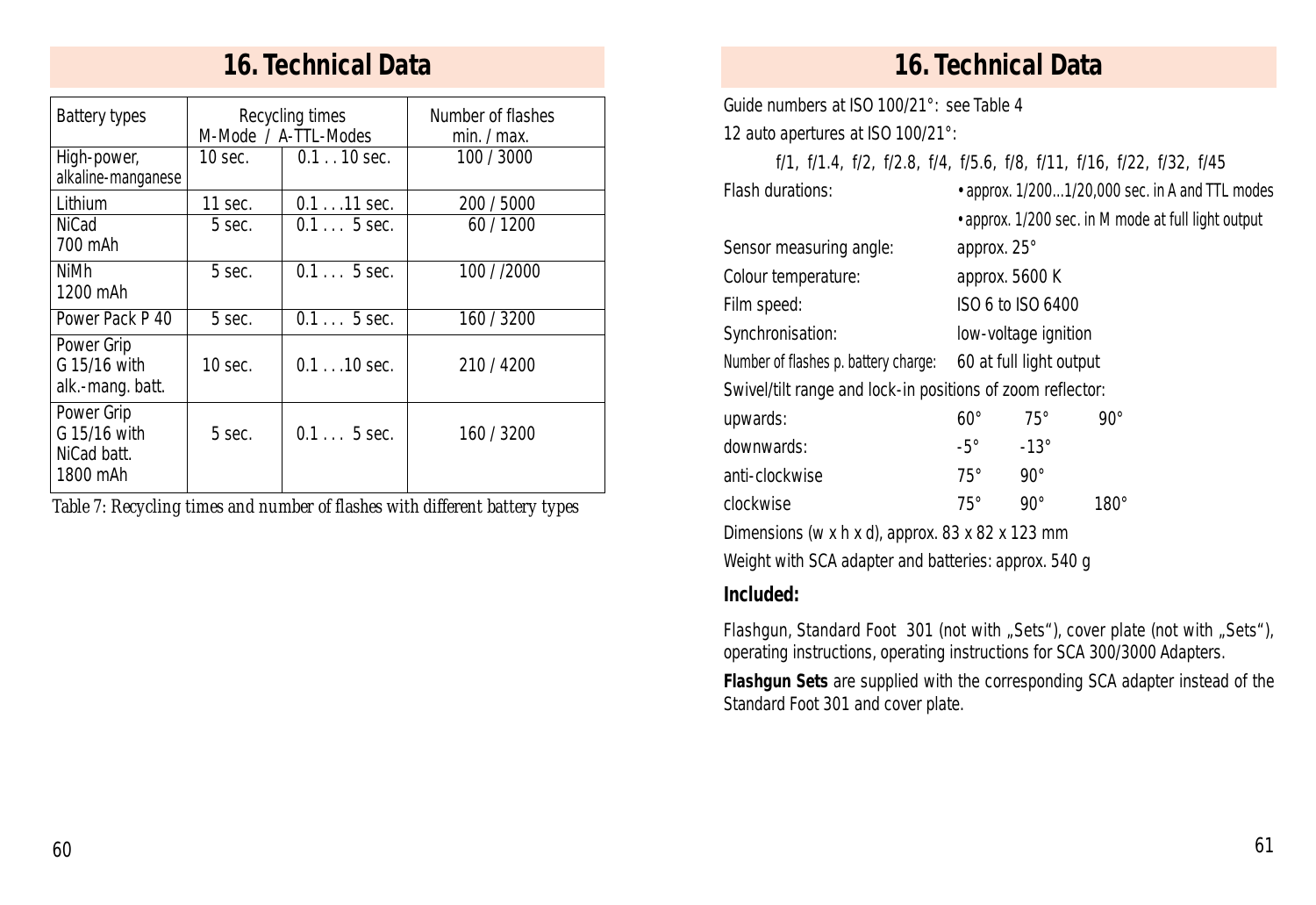# **17. Optional extras 17. Optional extras**

- *Malfunctions and damage caused to the mecablitz due to the use of*  ☞ Power Grip G 15 for the SCA 300 System (Item No. 0000015) *accessories from other manufacturers are not covered by our guarantee!*
- Bounce diffuser 40-73 (Item No. 0004073) to soften harsh shadows by indirect illumination.
- Camera bracket 40-36/2 (Item No. 0004036) to attach the flashgun at the side of the camera.
- Chargers 700...749 to charge the NiCad batteries loaded in the grip.

| 703 Great Britain | 120/240 V | Item No. 0000703 |
|-------------------|-----------|------------------|
| 705 New Zealand   | 240 V     | Item No. 0000705 |
| 706 Korea         | 120/220 V | Item No. 0000706 |
| 708 USA           | 120/220 V | Item No. 0000708 |
| 709 Europe        | 120/220 V | Item No. 0000709 |
| 722 Australia     | 240 V     | Item No. 0000722 |
| 741 Canada        | 120 V     | Item No. 0000741 |
| 744 South Africa  | 220/250V  | Item No. 0000744 |
| 747 Cyprus        | 120/240 V | Item No. 0000747 |
|                   |           |                  |

- Colour filter set 40-32 (Item No. 0004032) for the main reflector, to produce colour effects.
- In-car battery charger A 16 for cars (Item No. 0000116) Permits batteries to be charged from a car's 12 V cigarette lighter socket.
- In-car connecting cable A 17 (Item No. 0000117) for battery charger B 28
- Light reducing filter set 40-76 (Item No. 0004076) for the main reflector, to reduce the emitted amount of light.
- Mecalux 11 (Item No. 0000011)

Slave triggering unit for delay-free, remote firing of auxiliary flashguns. Responds to a flash triggered from the camera or to an infrared light beam. Does not require any batteries.

• Mecalux holder 60-26 (Item No. 0006026) to fix the Mecalux 11 on the Power Grips G 15 and G 16.

- Converts your compact flashgun into a handle-mount flashgun.
- Power Grip G 16 for the SCA 3000 System (Item No. 0000016) Converts your compact flashgun into a handle-mount flashgun.
- Synch cable SCA 3000 A (Item No. 0033005) Cable with red light module, from Power Grip G 16 to camera.
- Connecting cable SCA 300 A (Item No. 0009305)
- Wrist strap 32-27 (Item No. 0003227) for Power Grips G 15 and G 16
- Case T 35 (Item No. 0000635) to transport the flashgun with Power Grip.
- SCA Adapter System 300 For flash operation with system cameras. See separate Operating Instructions.
- SCA Adapter System 3000

For flash operation with system cameras involving digital transmission of the SCA functions. Features extended functions compared with the SCA 300 System. See separate Operating Instructions.

- Slave Adapter 3080 (Item No. 0033080) for cordless TTL flash control of 40 MZ- flash units
- Synch cable for Standard Foot 301, Power Grip G 15, Power Grip G 16: Connecting cable 36-50 (Item No. 0003650) Coiled connecting cable 36-52 (1.2 m) (Item No. 0003652) Extension cable 60-54 (5 m) (Item No. 0006054)
- Synch cable SCA 3007 A (Item No. 0033007) with red light module for remote off-camera flash control and for use of the camera bracket with SCA 3000 adapter.
- Synch cable SCA 307 (Item No. 0009307) for remote off-camera flash control, or for use of the camera bracket with SCA 300 adapter.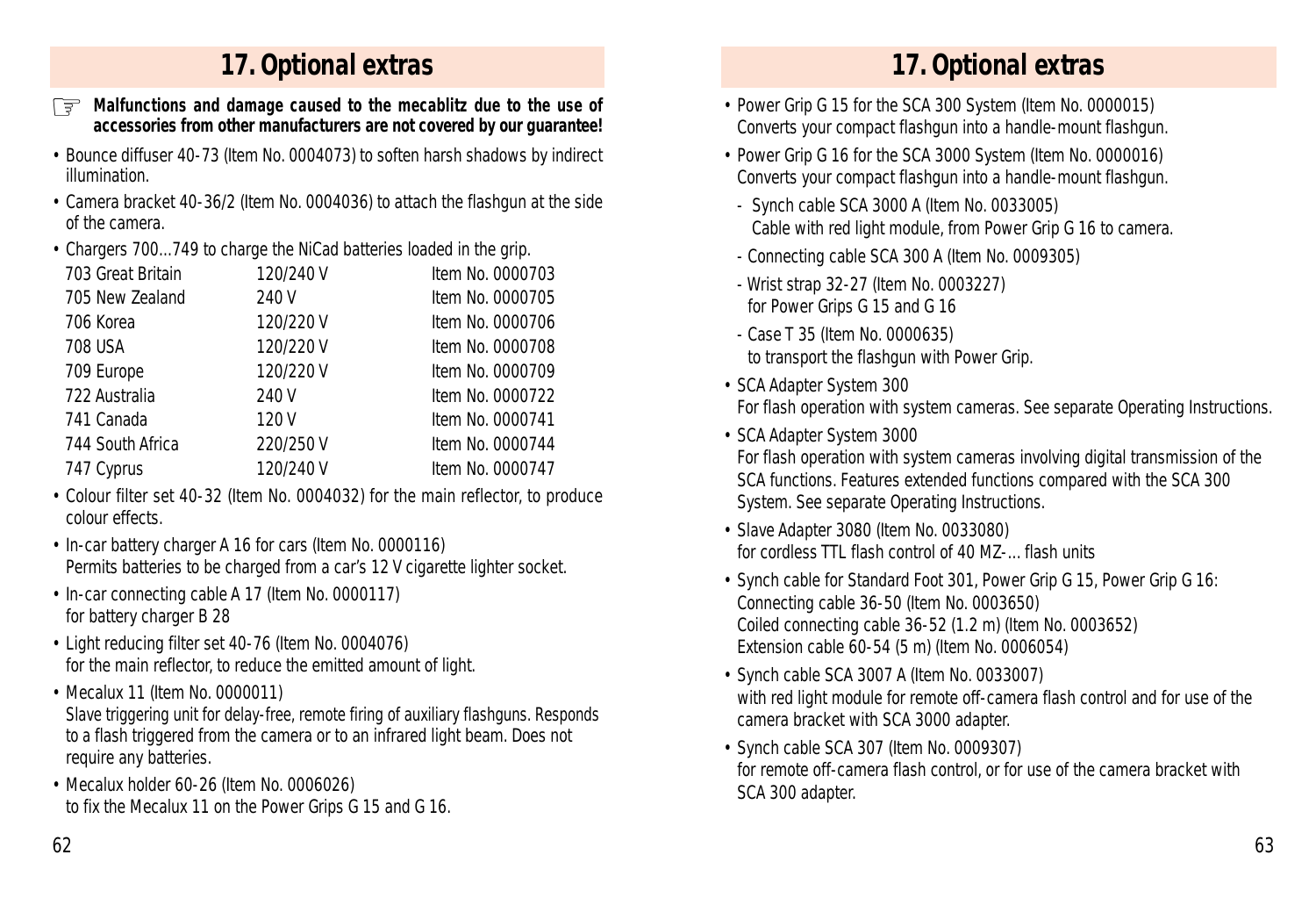# **18. Troubleshooting hints 18. Troubleshooting hints**

#### **No display in "ON" switch position.**

Brief movement of the "ON" switch in the direction of "OFF" without overcoming the click stop enables the unit to change over to stand-by mode (display off) even though the switch is still in "ON" position.

*Remedy:* The unit is switched on again by normal actuation of the switch to the OFF setting, followed by "ON", or simply by pressing the "PLUS" key.

## **Flashing operating mode symbols**

First of all check if the mecablitz is locked, and if the operating mode selector is correctly positioned.

#### **Meaningless information**

Should the LC display indicate meaningless information or should the flashgun not work properly in the individual modes, then proceed as follows:

- Switch off the flashgun by its main switch.
- Remove the batteries.
- Switch on the flashgun for approximately 1 second and then switch it off again.
- Reload the used or new batteries.
- Lithium batteries feature an overload protection which prevents them<br>from becoming overheated. The overload circuit responds to extreme *from becoming overheated. The overload circuit responds to extreme loads (numerous flashes within a short period). In such an event the recycling time is considerably lengthened. Switch off the flashgun and allow the batteries to cool down.*

A flashing battery warning signal with only moderately warm lithium batteries indicates that the batteries have become exhausted.

## **Battery warning indicator**

A flashing battery warning display indicates that the batteries are exhausted\*.

*Remedy:* Should the battery warning indicator continue to flash even after the batteries have been exchanged, then



switch off the flashgun with the main switch  $(1)$ . Open the battery compartment cover and remove the batteries. Switch on the flashgun by its main switch  $\odot$  for approx. 1 second, and then switch it off again. Reload the new batteries, and the battery warning indicator will cease to flash.

\* Please also refer to ch. 2, p. 9